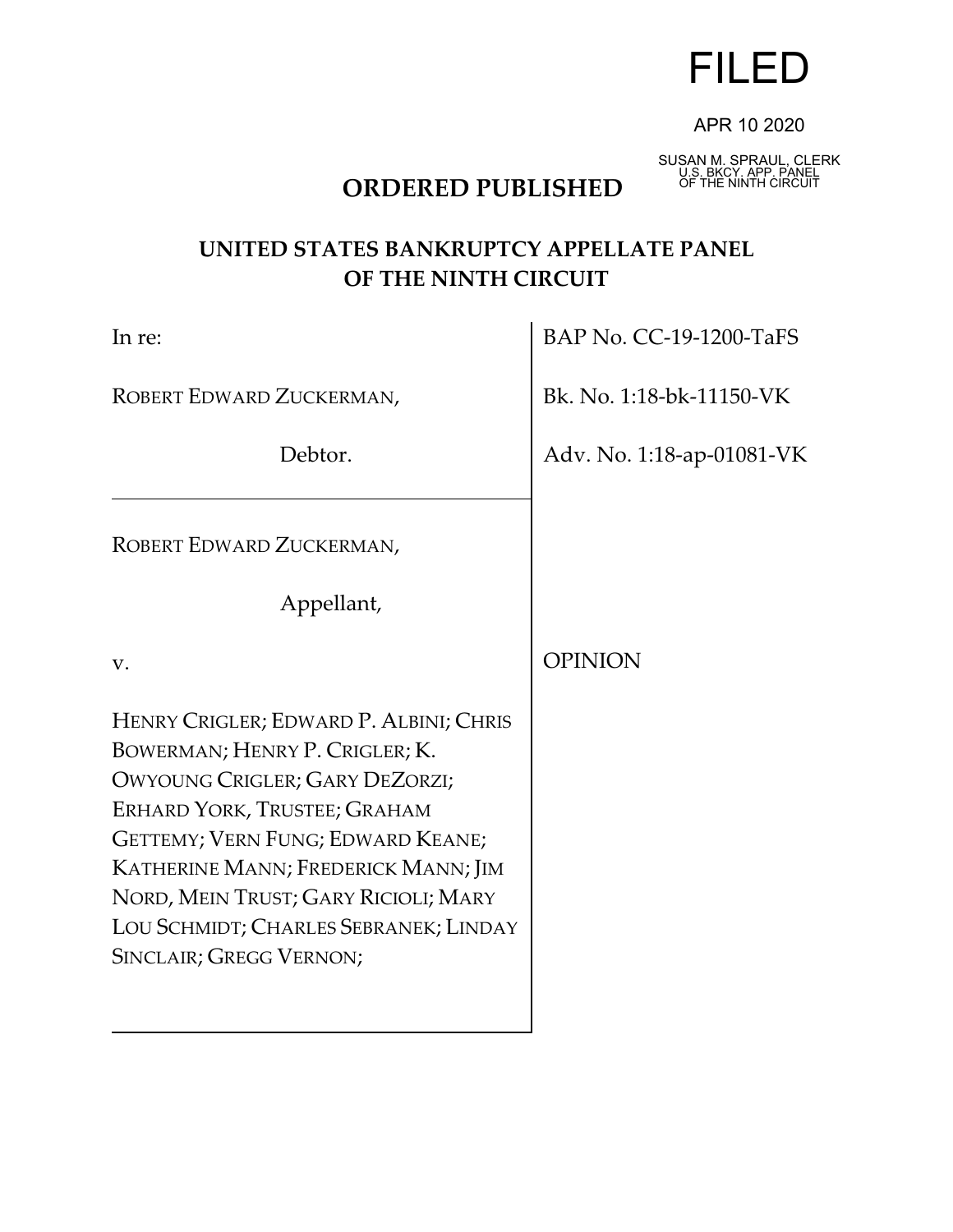MATTHEW ZDANEK; PATRICIA BARNES; KEN BOWERMAN; DALE DAVIS; JACINDA DUVAL; LOUISE ESCHER YORK; ROBERT P. GILMAN; BILL HING; GARY HOLBROOK; LILLIAN LAPHAM; VITO LOVERO; JIM NORD, PATRICK FAMILY TRUST; EVELINA DALE PERITORE; JUSTIN POENG; LEON SANDERS; MARK SCHULTE; RICHARD SEVERSEN; WALTER SPIRIDONOFF; CARMEN VIOLIN; NANSI WEIL,

Appellees.

Argued and Submitted on February 27, 2020 at Pasadena, California

Filed – April 10, 2020

Appeal from the United States Bankruptcy Court for the Central District of California

Honorable Victoria S. Kaufman, Bankruptcy Judge, Presiding

 $\overline{a}$ 

Appearances: Kathryn M. Davis argued for appellant; Edward McCutchan, Jr. of Sunderland McCutchan, LLP on brief for appellees Edward P. Albini, Henry Crigler, Chris Bowerman, Henry P. Crigler, K. Owyoung Crigler, Gary DeZorzi, Erhard York, Trustee, Graham Gettemy, Vern Fung, Edward Keane, Katherine Mann, Frederick Mann, Jim Nord, Mein Trust, Gary Ricioli, Mary Lou Schmidt, Charles Sebranek, Linday Sinclair, Gregg Vernon, Matthew Zdanek, Patricia Barnes, Ken Bowerman, Dale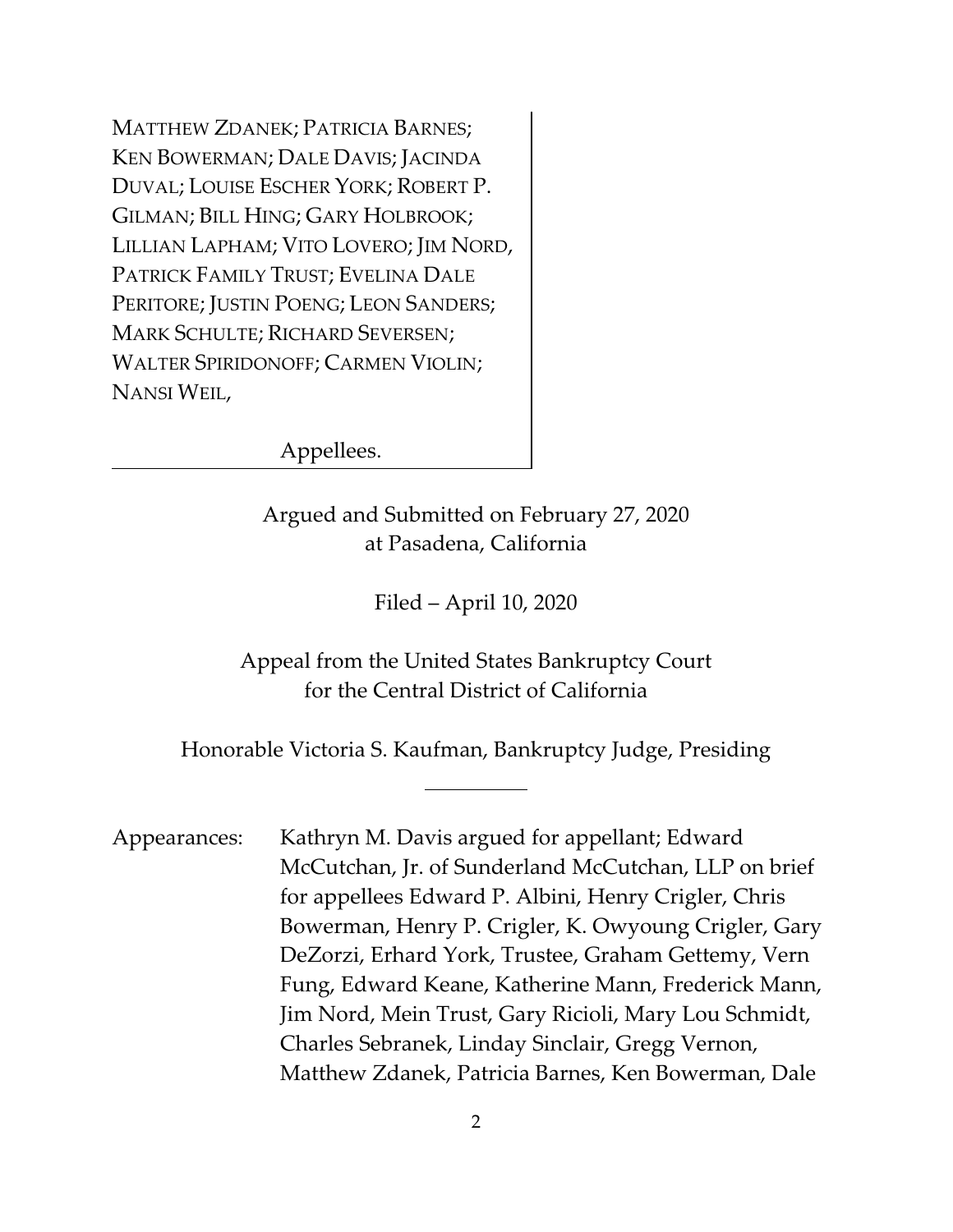Davis, Jacinda Duval, Louise Escher York, Robert P. Gilman, Bill Hing, Gary Holbrook, Lillian Lapham, Vito Lovero, Jim Nord, Patrick Family Trust, Evelina Dale Peritore, Justin Poeng, Leon Sanders, Mark Schulte, Richard Seversen, Walter Spiridonoff, Carmen Violin, and Nansi Weil.

Before: TAYLOR, FARIS, and SPRAKER, Bankruptcy Judges.

 $\overline{a}$ 

TAYLOR, Bankruptcy Judge:

## **INTRODUCTION**

Debtor Robert E. Zuckerman appeals from the bankruptcy court's summary judgment order ("Order") excepting from discharge under § 523(a)(2)(A) $^{\rm 1}$  a debt for fraud and elder abuse reduced to judgment in state court. We agree with the bankruptcy court's determination that Appellees were entitled to summary judgment based on the preclusive effect of the state court's judgment. Therefore, we AFFIRM.

 $1$  Unless specified otherwise, "chapter "and "section" references are to the Bankruptcy Code, 11 U.S.C. §§ 101–1532, "Rule" references are to the Federal Rules of Bankruptcy Procedure, "Civil Rule" references are to the Federal Rules of Civil Procedure, and "CCP" references are to the California Code of Civil Procedure.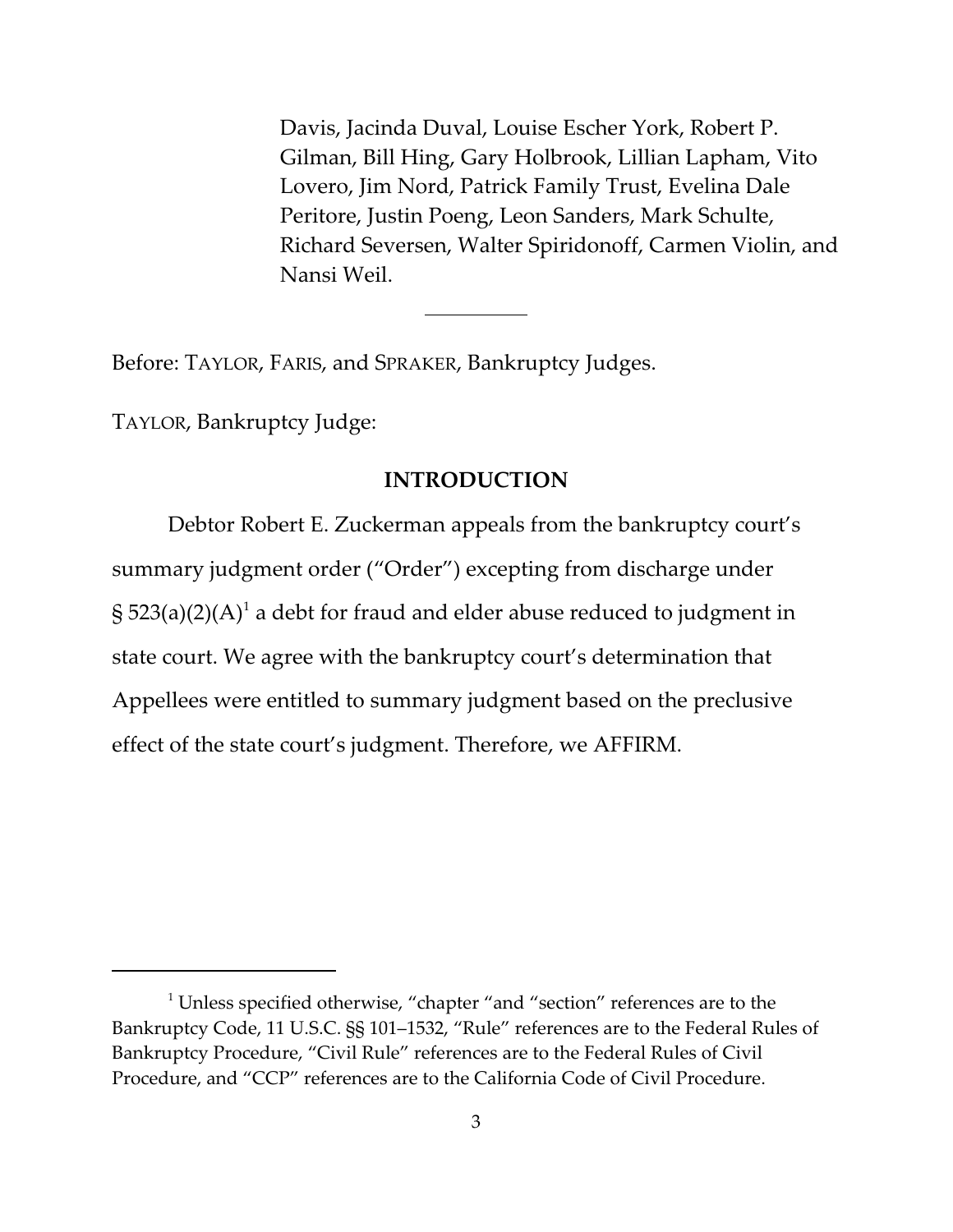### **FACTS<sup>2</sup>**

## **A. The State Court Action and Judgment**

In 2009, Appellees and others (collectively, "Plaintiffs") sued Mr. Zuckerman ("State Court Action"), beginning a seven-year slog to hold him accountable for intentional misrepresentation, concealment (fraud), promises without intent to perform, conspiracy to defraud, and elder abuse. He and his counsel, Raul Garcia, were strategically absent throughout the state court litigation, failing to comply with a staggering number of discovery requests and sanctions orders $3$  - possibly to duck liability, but ultimately with serious consequences. One such order ("Admissions Order") deemed the following admitted by Mr. Zuckerman for his failure to respond to requests for admissions:

1. . . . Zuckerman engaged in fraud [–] intentional misrepresentation as alleged in the second amended

 $^2$  Mr. Zuckerman omitted from his excerpts of the record the bankruptcy court's prior ruling ("Ruling") that included its reasoning for entering the Order on appeal and key evidentiary rulings. As the omitted Ruling is a necessary portion of the record*,* we are entitled to presume that its contents are harmful to his position and to affirm or dismiss his appeal summarily. *See* Rule 8018(b)(1); *Cmty. Commerce Bank v. O'Brien (In re O'Brien)*, 312 F.3d 1135, 1137 (9th Cir. 2002)*; Gionis v. Wayne (In re Gionis)*, 170 B.R. 675, 680–81 (9th Cir. BAP 1994). Nonetheless, we obtained a copy of the Ruling and will take judicial notice of it and other documents filed in the bankruptcy court's dockets, as appropriate. *See Atwood v. Chase Manhattan Mortg. Co. (In re Atwood)*, 293 B.R. 227, 233 n.9 (9th Cir. BAP 2003).

 $^3$  Appellees and a third-party to this appeal, Richard Abel, detailed the unanswered discovery and sanctions orders in filings in Adv. Proc. Nos. 1:18-ap-01081-VK and 1:18-ap-01086-VK.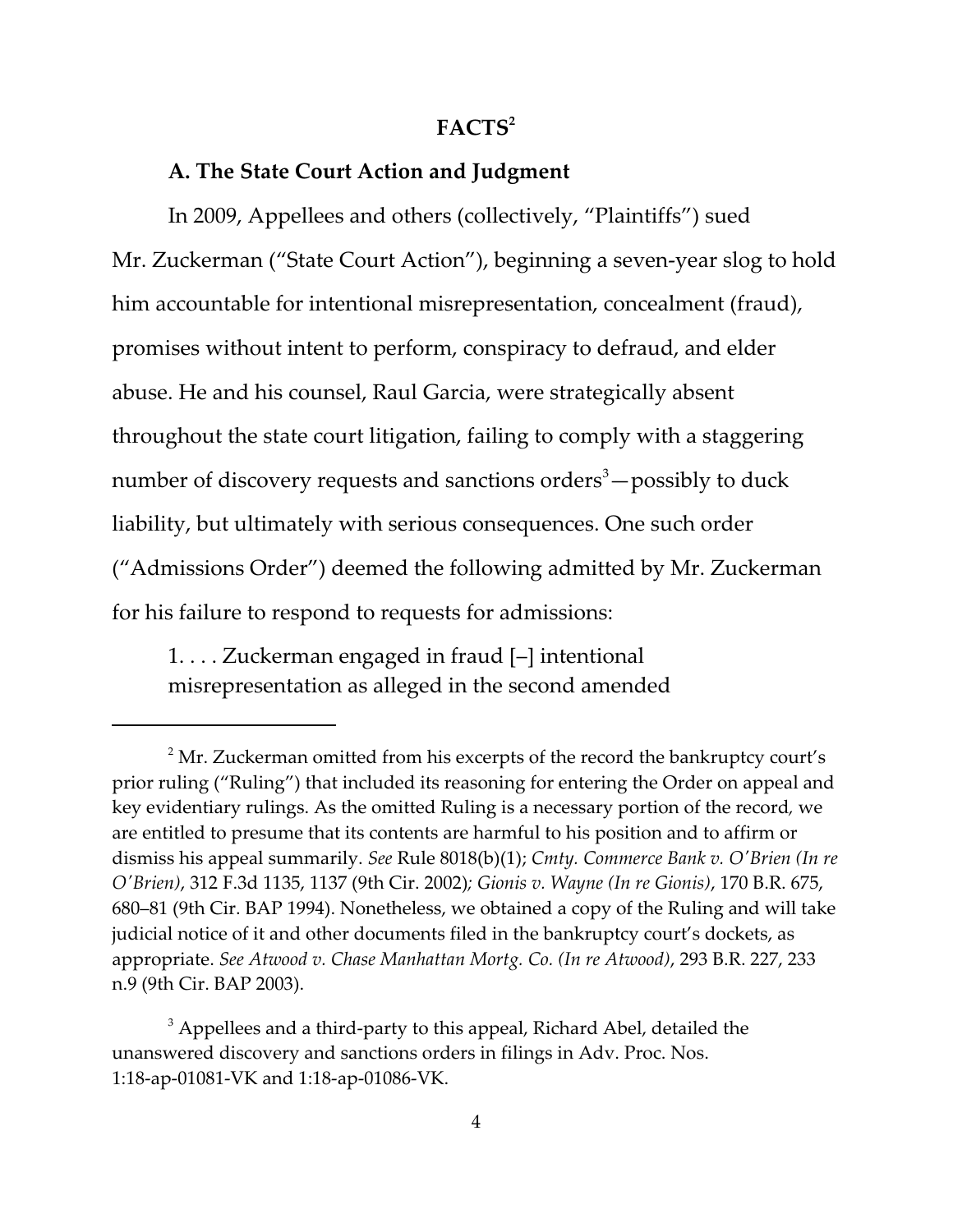complaint[]. . . .

2. . . . Zuckerman engaged in fraud – concealment as alleged in the second amended complaint[] . . . .

3. . . . Zuckerman engaged in fraud – promise without intent to perform as alleged in the second amended complaint[] . . . .

4. . . . Zuckerman engaged in elder abuse as alleged in the second amended complaint[] . . . .

5. . . . Zuckerman engaged in a conspiracy to defraud as alleged in the second amended complaint[] . . . .

In early 2015, Appellees tried their case against Mr. Zuckerman. Neither he nor Mr. Garcia showed up for trial, and the state court entered judgment against him. The court later vacated the judgment per Mr. Garcia's CCP § 473 request for relief therefrom.

In late 2016, the court again held trial. Mr. Zuckerman did not appear, despite notices to appear in lieu of subpoena. While Mr. Garcia appeared, he did so solely to stop trial through various motions.

First, he moved to dismiss the case because Appellees did not bring it to trial within the five-year period prescribed by CCP § 583.310. The state court denied the motion because Mr. Zuckerman had previously agreed that CCP § 583.310 would not apply. Next, he requested a stay while he sought a writ of prohibition restraining the court from trying the case. The court denied the request. Finally, he moved to withdraw as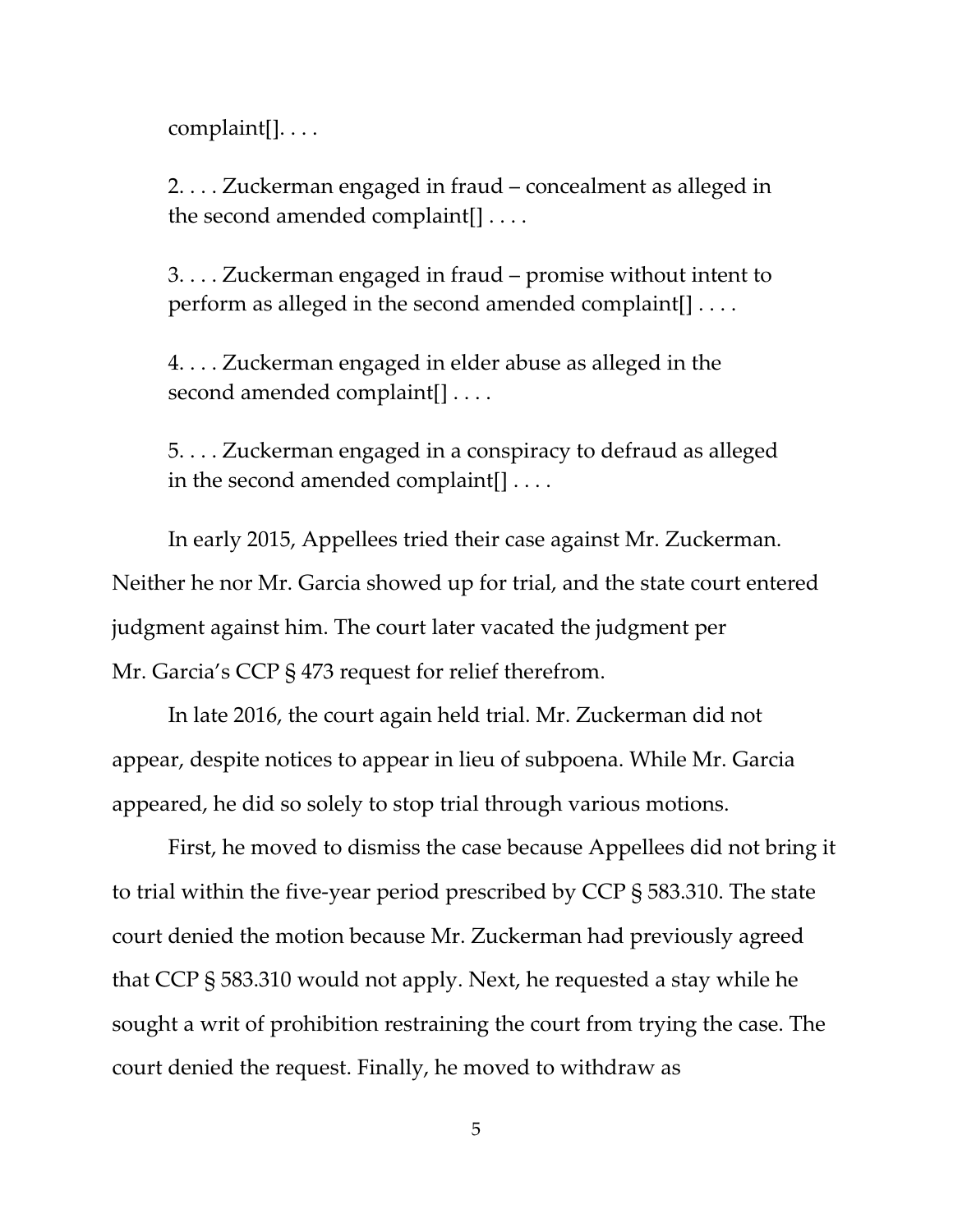Mr. Zuckerman's counsel, stating that he was not ready to proceed with trial. The court denied the motion and directed the parties to proceed with the trial.

The court asked where Mr. Zuckerman was. Mr. Garcia responded that "strategically *our* plan was not to proceed with the trial," and "tactically, *we* were going to ask for a stay." (Emphasis added.) He also indicated that he believed Mr. Zuckerman "just came out of surgery on Friday." Then, after confirming that he would not be arrested for leaving, he left the courtroom.

In Mr. Zuckerman's absence, the court held an uncontested trial under CCP § 594, which included witness testimony and documentary evidence.

The court entered judgment against Mr. Zuckerman the next day. It later amended the judgment ("Judgment") to increase the total award to \$15,135,096 to account for attorney's fees and costs. The Judgment notes Mr. Zuckerman's deemed admissions and provides that, after the evidence at trial, the court renders judgment against Mr. Zuckerman, "who engaged in a joint venture to intentionally, purposefully and maliciously defraud each of the plaintiffs in this matter finding damages under the plaintiffs' third amended complaint's causes of action for intentional misrepresentation, concealment, promise without intent to perform and elder abuse[.]" The Judgment included findings related to the fraud.

6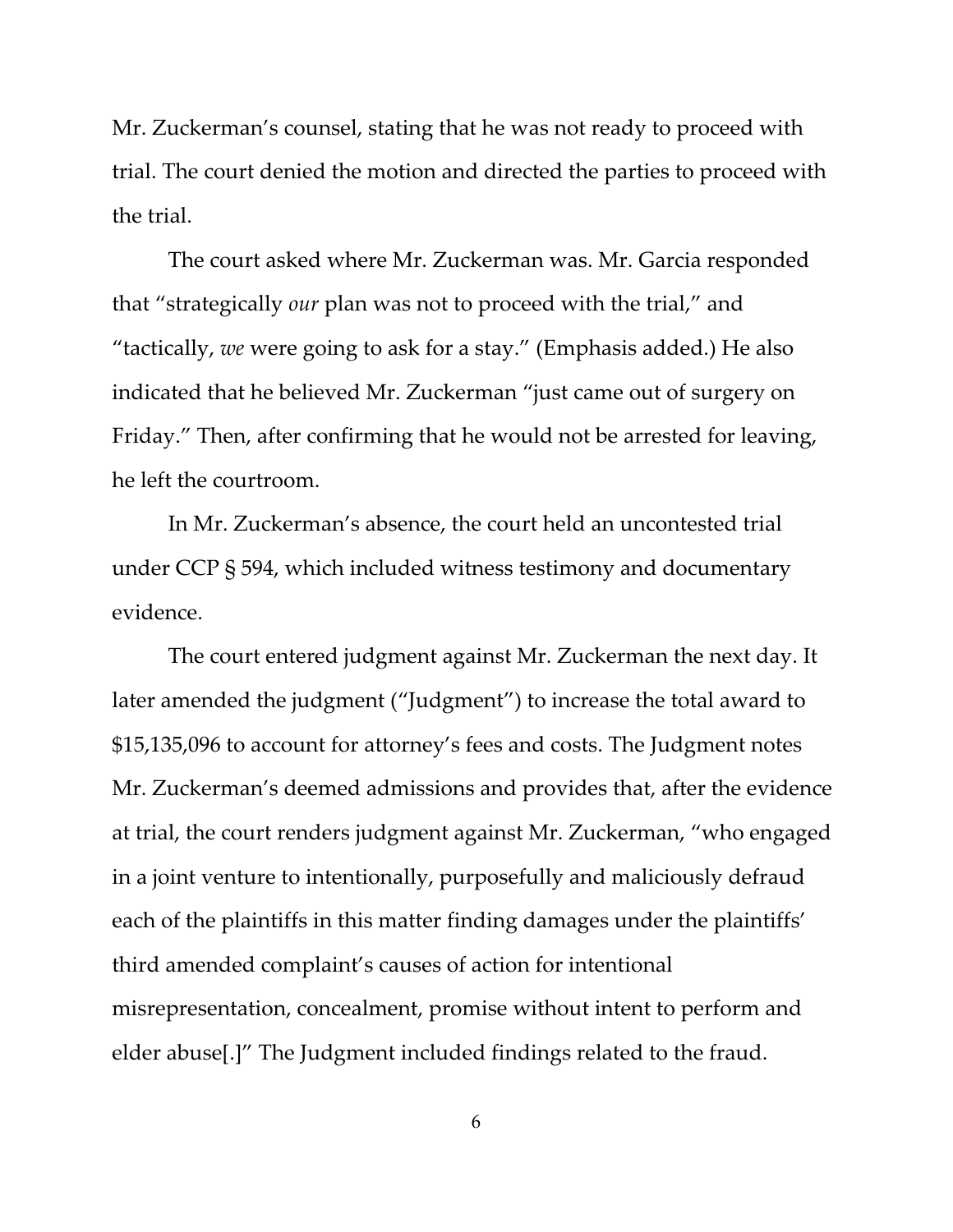Mr. Garcia filed an appeal, which was dismissed for failure to file required documents.

## **B. The Nondischargeability Action and Summary Judgment**

Mr. Zuckerman filed for bankruptcy about a year later. Appellees filed an adversary complaint to except from his discharge the debt owed to them under the Judgment, pursuant to  $\S$  523(a)(2)(A).

They later moved for summary judgment, arguing that the Judgment, together with the doctrine of issue preclusion, entitled them to judgment as a matter of law. Mr. Zuckerman opposed.

Following argument at two hearings, the bankruptcy court relied on issue preclusion and entered its Order granting Appellees summary judgment. Mr. Zuckerman appealed.

### **JURISDICTION**

The bankruptcy court had jurisdiction under 28 U.S.C. §§ 1334 and 157(b)(1) and (b)(2)(I). We have jurisdiction under 28 U.S.C. § 158, notwithstanding that the bankruptcy court did not memorialize its judgment in a separate document as required by Civil Rule 58(a), made applicable by Rule 7058. The parties waived the separate-document requirement, and 150 days have elapsed since the bankruptcy court entered its Order. *See* Fed. R. Bankr. P. 8002(a)(5)(A)(ii); *Bankers Tr. Co. v. Mallis*, 435 U.S. 381, 387-88 (1978). And "[t]he court's failure to comply with the separate-document requirement of Rule 58(a). . . does not affect the validity of an appeal." Fed. R. Bankr. P. 8002 advisory committee's note to 2018 amendment.

7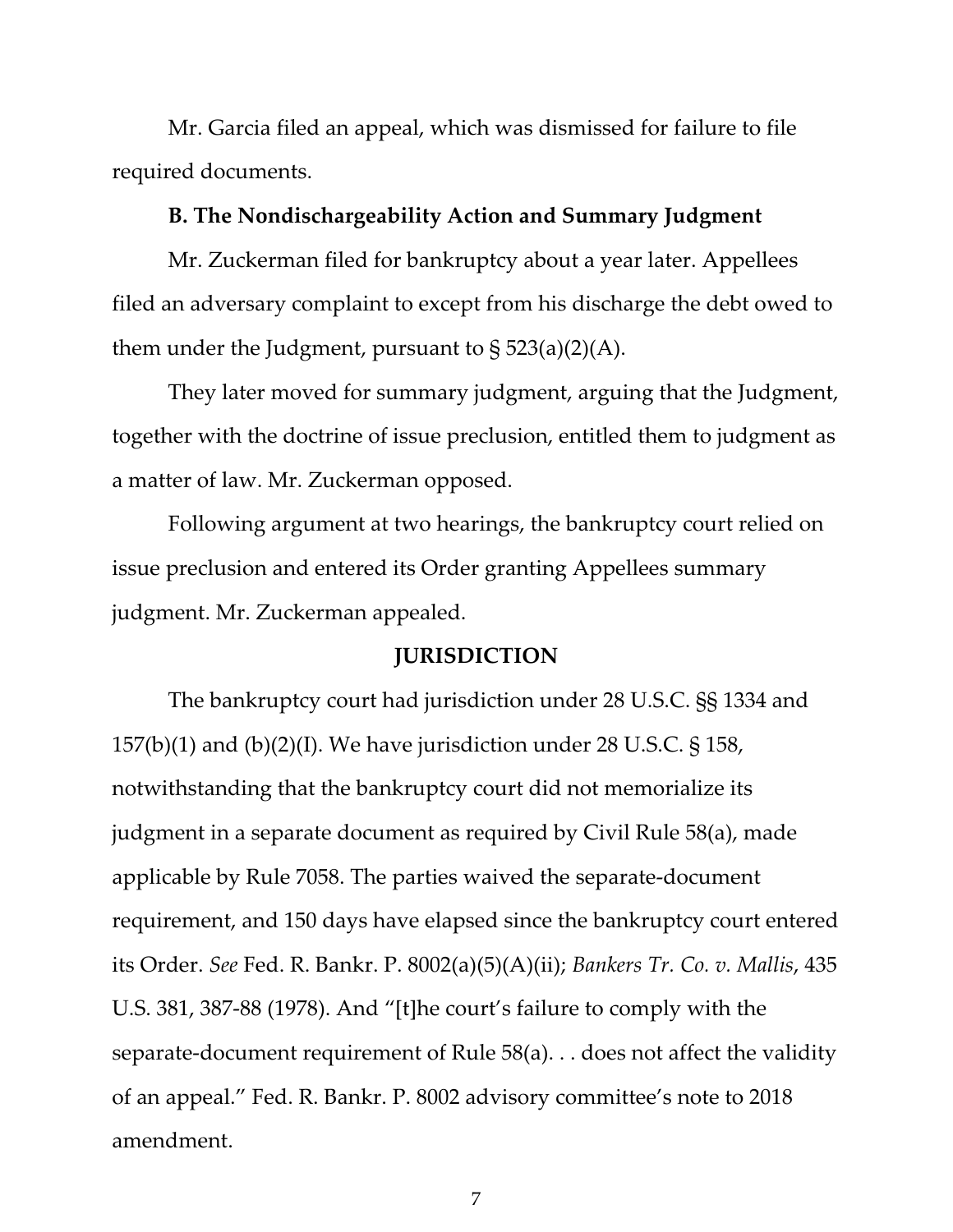#### **ISSUE**

Did the bankruptcy court err in granting summary judgment under § 523(a)(2)(A) based on issue preclusion?

### **STANDARDS OF REVIEW**

We review *de novo* a bankruptcy court's decision to grant summary judgment and except a debt from discharge under § 523. *Black v. Bonnie Springs Family Ltd. P'Ship (In re Black),* 487 B.R. 202, 210 (9th Cir. BAP 2013).

We also review *de novo* a bankruptcy court's determination that issue preclusion was available. *Id.* If issue preclusion is available, we then review the application for an abuse of discretion. *Id.* Under that standard, we reverse where the bankruptcy court applied the wrong legal standard, it misapplied the correct legal standard, or its factual findings are illogical, implausible, or without support in inferences that may be drawn from the facts in the record. *See TrafficSchool.com, Inc. v. Edriver Inc.*, 653 F.3d 820, 832 (9th Cir. 2011).

We may affirm on any ground supported by the record. *In re Black*, 487 B.R. at 211.

#### **DISCUSSION**

Summary judgment is appropriate when the pleadings and supplemental materials show that there is no genuine issue as to any material fact and the moving party is entitled to judgment as a matter of law. *Roussos v. Michaelides (In re Roussos)*, 251 B.R. 86, 91 (9th Cir. BAP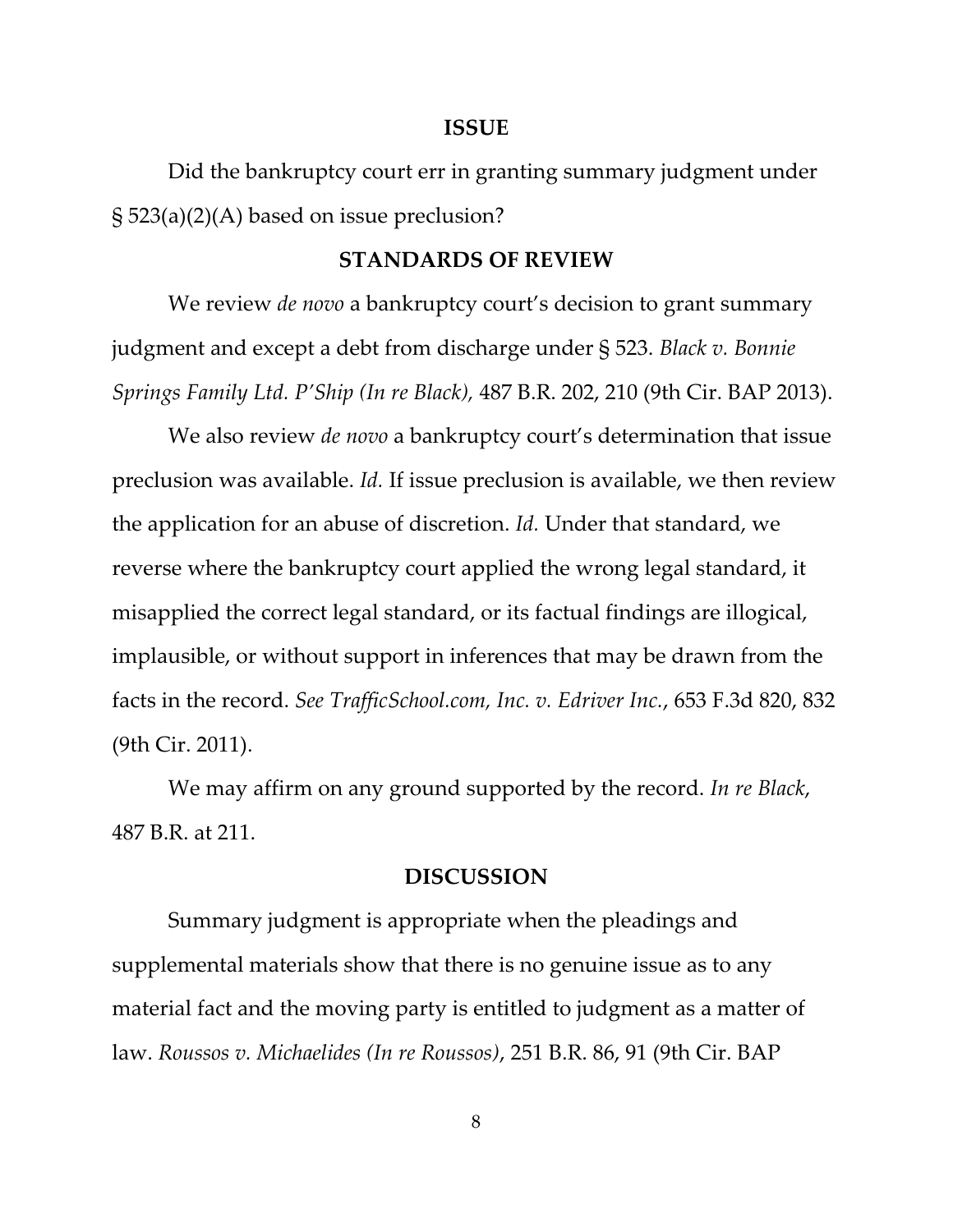2000). A properly-supported summary judgment motion cannot be defeated by the mere existence of some alleged factual dispute. *Id*. The requirement is that there be no genuine issue of material fact. *Anderson v. Liberty Lobby, Inc.,* 477 U.S. 242, 247-48 (1986). Only disputes over facts that might affect the outcome of the lawsuit may defeat a summary judgment motion. *Id.* at 248. That is, if the evidence is such that a reasonable jury could return a verdict for the nonmoving party, then the dispute over a material fact is genuine. *Id.*

The issue preclusive effect of a state court judgment may be the basis for granting summary judgment in a dischargeability proceeding. *See Grogan v. Garner*, 498 U.S. 279, 284-85 & n.11 (1991). Federal courts "must give to a state-court judgment the same preclusive effect as would be given that judgment under the law of the State in which the judgment was rendered." *Migra v. Warren City Sch. Dist. Bd. of Educ.*, 465 U.S. 75, 81 (1984). Thus, we apply California law.

In California, issue preclusion prevents parties from re-litigating an issue if: (1) the issue is identical to that decided in a former proceeding; (2) the issue was actually litigated in the former proceeding; (3) the issue was necessarily decided in the former proceeding; (4) the decision in the former proceeding is final and on the merits; and (5) the party against whom preclusion is sought is the same as, or in privity with, the party to the former proceeding. *Lucido v. Super. Ct.*, 51 Cal. 3d 335, 341-43 (1990).

9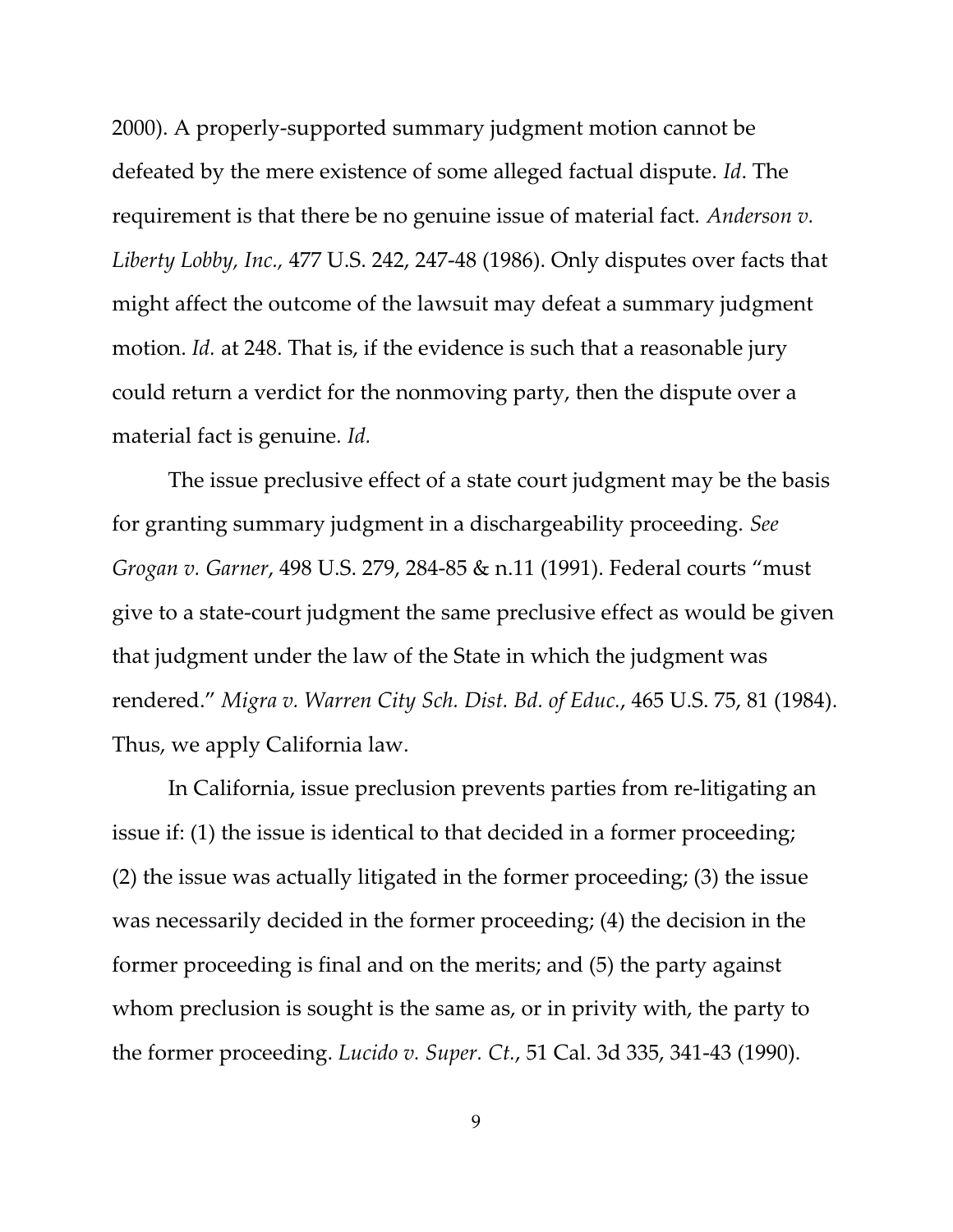Even if all five requirements are satisfied, however, its application must be consistent with the public policies of "preservation of the integrity of the judicial system, promotion of judicial economy, and protection of litigants from harassment by vexatious litigation[.]" *Id.* at 343.

The party asserting issue preclusion bears the burden of proving all the requisites for its application. *Kelly v. Okoye (In re Kelly)*, 182 B.R. 255, 258 (9th Cir. BAP 1995). To sustain this burden, the party must introduce a record sufficient to reveal the controlling facts and the exact issues litigated in the prior action. *Id.* Any reasonable doubt as to what was decided in the prior action will weigh against applying issue preclusion. *Id.*

We need not, and do not, address the bankruptcy court's unchallenged determination that the fourth (decision is final) and fifth (same parties) issue preclusion criteria are met. And we conclude that Appellees produced evidence showing that there is no genuine issue as to any material fact that the other criteria are met; namely, that judgment was entered in their favor against Mr. Zuckerman on actual fraud claims after trial. Mr. Zuckerman did not dispute the validity of their evidence. Nor did he produce affirmative evidence that would demonstrate that a *genuine* issue of *material* fact exists regarding the entry of judgment for actual fraud after trial or that application of issue preclusion would contravene public policy. Thus, the bankruptcy court properly granted summary judgment based on issue preclusion.

10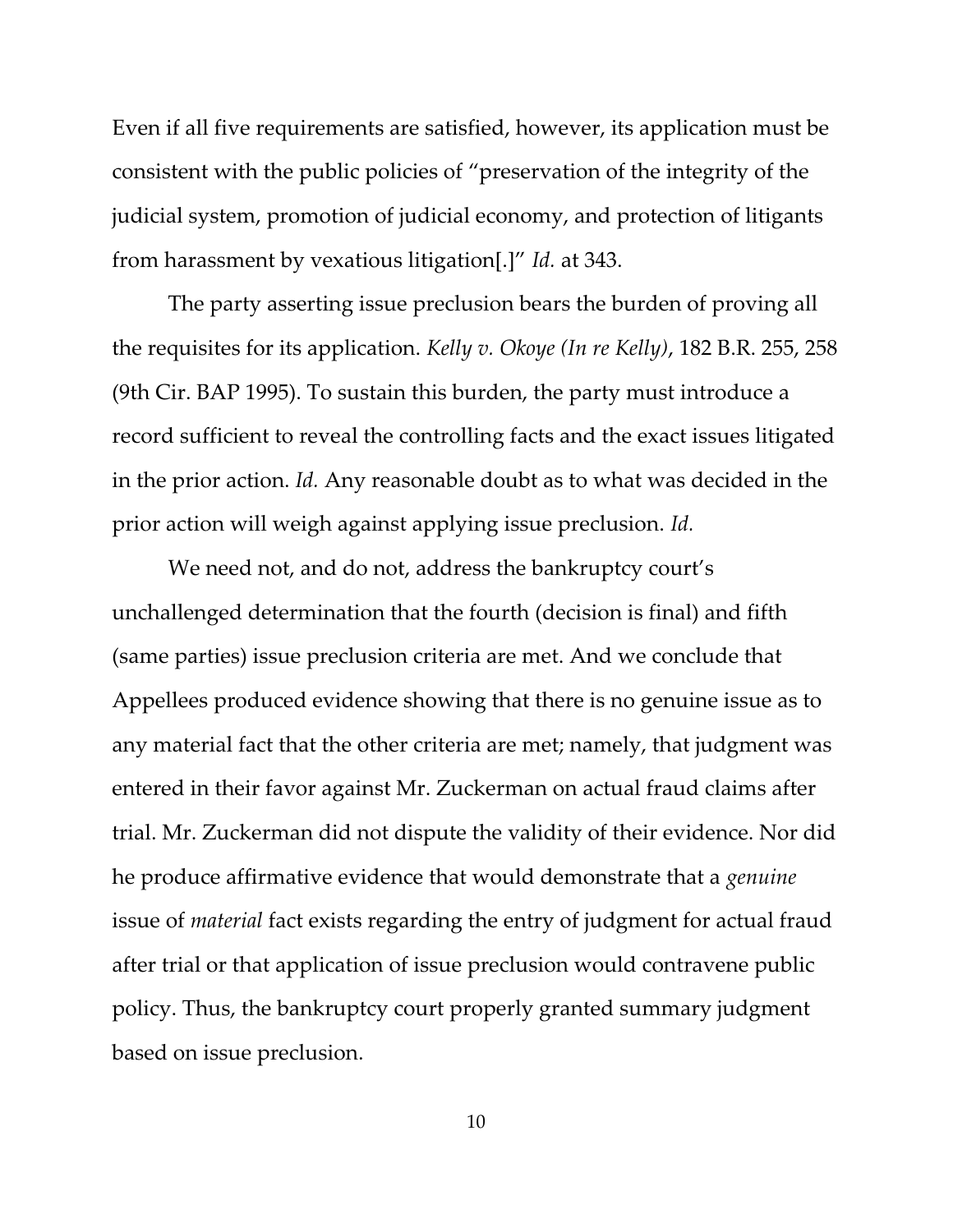### **A. There is an "identity of issues."**

Taking the disputed issue preclusion criteria in turn, the first (identical issue) is met. Section  $523(a)(2)(A)$  provides that a debt may be excepted from discharge to the extent it was obtained by "false pretenses, a false representation, or actual fraud, other than a statement respecting the debtor's or an insider's financial condition[.]" Section 523(a)(2)(A) requires proof by a preponderance of the evidence that: (1) the debtor made the representations; (2) at the time the debtor knew they were false; (3) the debtor made them with the intention and purpose of deceiving the creditor; (4) the creditor relied on such representations; and (5) the creditor sustained the alleged loss and damage as the proximate result of the representations having been made. *Lee v. Tcast Commc'ns, Inc. (In re Jung Sup Lee)*, 335 B.R. 130, 136 (9th Cir. BAP 2005).

Actual fraud under California law mirrors these elements, as follows: (1) a misrepresentation (false representation, concealment, or nondisclosure); (2) knowledge of falsity; (3) intent to defraud (i.e., to induce reliance); (4) justifiable reliance; and (5) resulting damage. *Engalla v. Permanente Med. Grp., Inc.*, 15 Cal. 4th 951, 974 (1997). Mirroring one another, an actual fraud finding satisfies the "identical issue" criteria for issue preclusion in a § 523(a)(2)(A) action.<sup>4</sup> I*n re Jung Sup Lee,* 335 B.R. at 136. In this case, there is an "identity of the issues" because the Judgment

<sup>4</sup> As explained *infra*, Mr. Zuckerman filed an unsolicited supplemental brief that we decline to consider. The brief contends, *inter alia*, that actual fraud under California law does not mirror actual fraud under § 523(a)(2)(A). His contention runs contrary to established precedent and is rejected.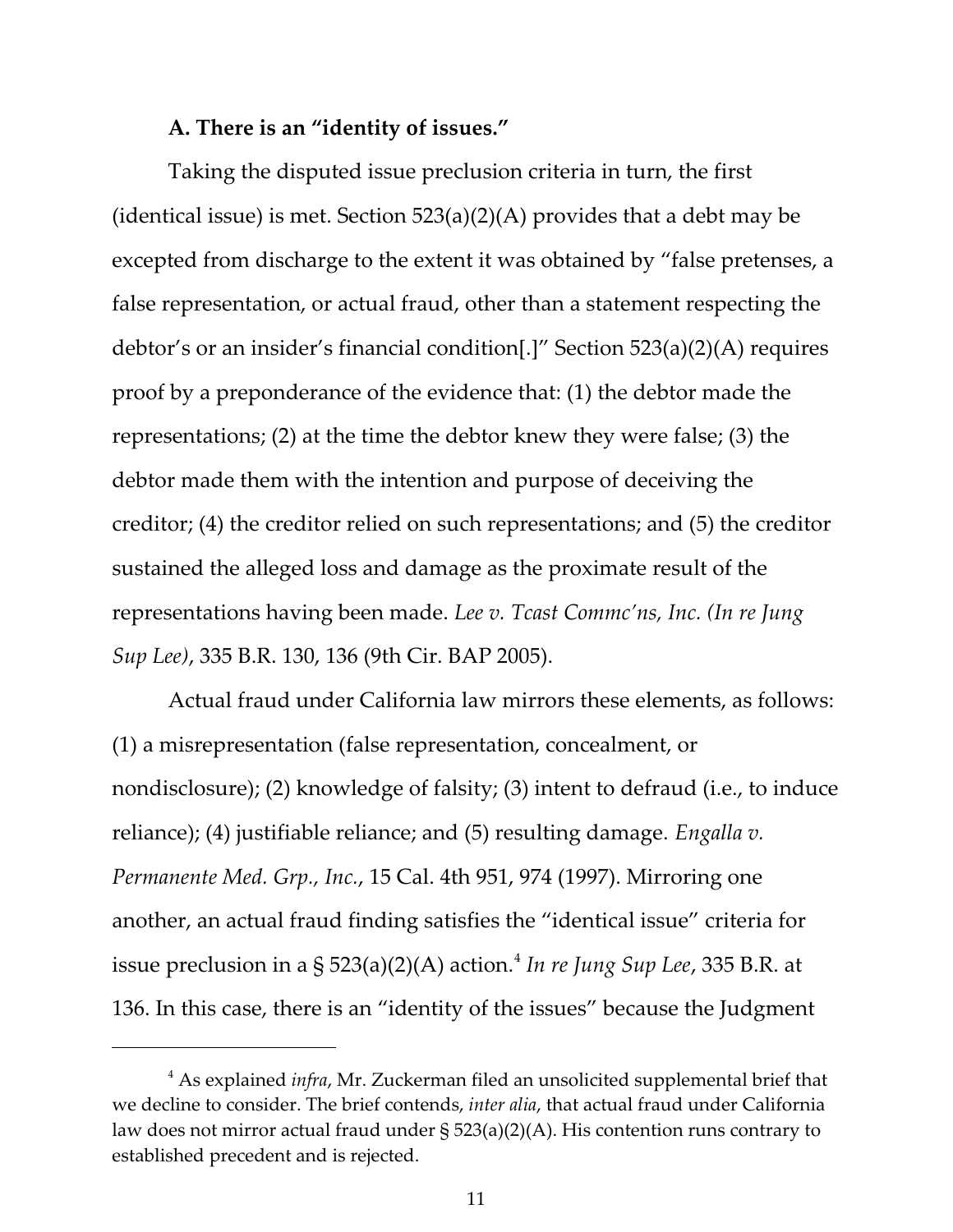explicitly provides that Mr. Zuckerman is liable for fraud.

Nevertheless, Mr. Zuckerman argues on appeal that in finding issue preclusion applies, the bankruptcy court impermissibly relied on a general finding of fraud that was imputed to him solely on a conspiracy theory basis in the absence of a specific finding of a misrepresentation by him. We believe he is essentially arguing that the elements of actual fraud are not the same as those under  $\S 523(a)(2)(A)$  in this case. It is not evident from the excerpts of record that he adequately raised this argument to the bankruptcy court. We therefore need not consider it. *Stewart v. U.S. Bancorp*, 297 F.3d 953, 956 n.1 (9th Cir. 2002).

 But even if he had raised it in the bankruptcy court, his argument fails; the Judgment is against him alone, makes clear that he was the sole defendant at the time of trial, and finds that he was "the central figure in charge" of the fraudulent scheme. Moreover, and contrary to Mr. Zuckerman's urging, the Judgment does include findings relating to his fraudulent misrepresentations to Plaintiffs. For example, the state court explicitly found that he fraudulently obtained \$6,435,000 in loans from Plaintiffs with no intent to use the money in a development project or to repay their loans and, in fact, no part of the loans were ever used in any manner for the project. And the state court explicitly found that he overvalued the security for the loans through his misrepresentations and concealment of their true worth.

12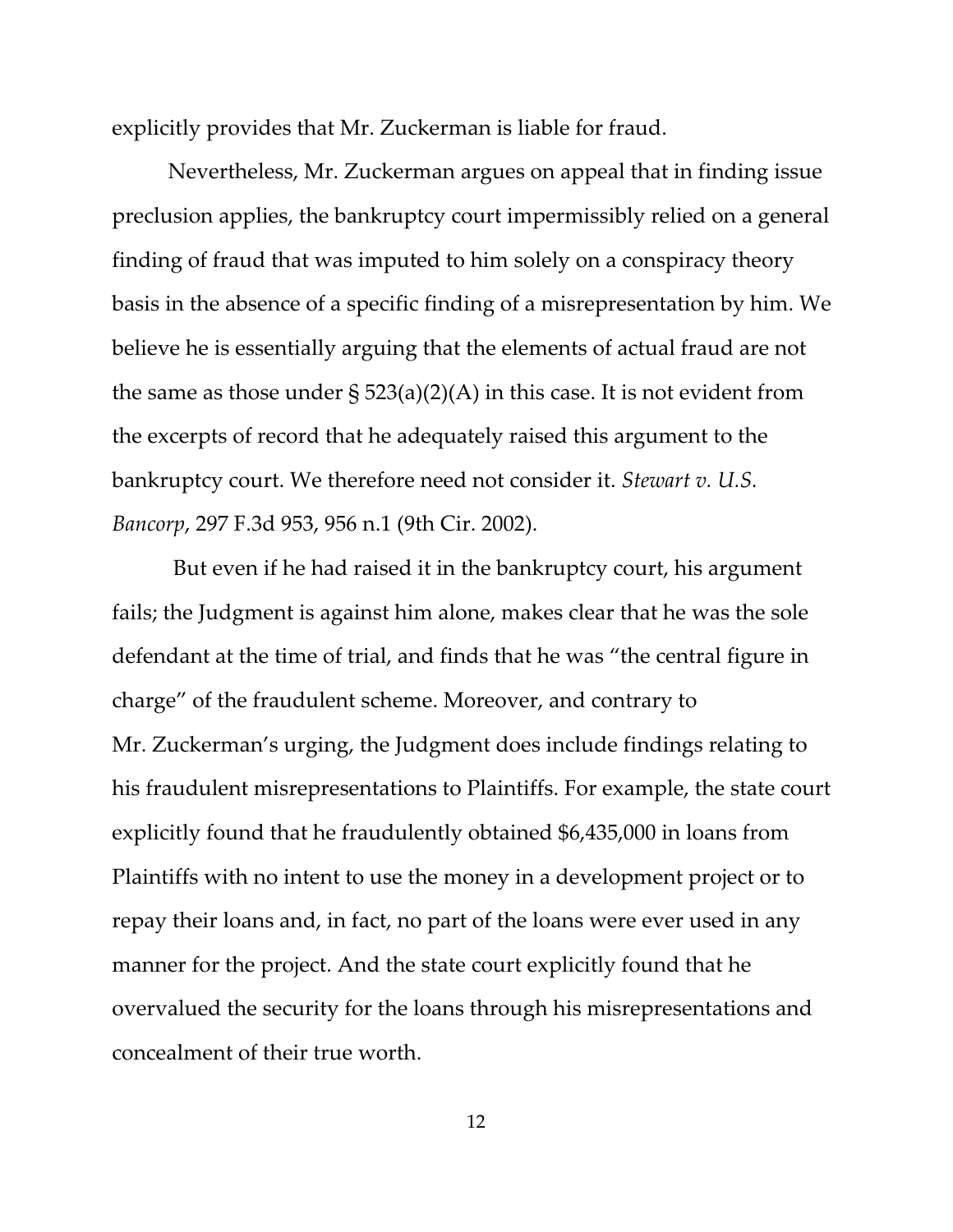Mr. Zuckerman further complains that Appellees failed to *allege* and *argue* that the specific issues to be preclusively determined by the bankruptcy court were identical to those decided in the State Court Action. We disagree; Appellees argued in their summary judgment motion that the § 523(a)(2)(A) elements were "established by the four corners" of the Judgment, which they had incorporated by reference in their complaint.

## **B. The issues were "actually litigated."**

As for the "actually litigated" requirement, Mr. Zuckerman argues that the Judgment is fundamentally a default judgment because (1) his liability was allegedly largely based on defaulted admissions that included conclusions of law; and (2) he was allegedly abandoned by his counsel at the time of trial. $^5$  And he contends that as a default judgment, it has no preclusive effect because the state court did not make express findings upon fraud allegations. We disagree.

## **1. The state court held an uncontested trial**.

This is not a default scenario; while Mr. Zuckerman and his counsel chose not to attend trial, Mr. Zuckerman had answered the operative

 $^5$  While unclear in his opening brief, Mr. Zuckerman seems to suggest in his reply brief that the alleged abandonment is relevant to both the "actually litigated" and public policy criteria. We only address it in the public policy portion of this memorandum because, as discussed *infra*, the state court was obliged to treat the trial as nothing less than an actual trial in light of Mr. Zuckerman's participation in the proceedings, including answering the operative complaint and appearing through counsel at the outset of trial. And to the extent that he submits the state court treated it as anything less, his window to challenge the Judgment on that basis closed prepetition. There having been an actual trial on Appellees' fraud claims, the issues were "actually litigated" notwithstanding any alleged abandonment.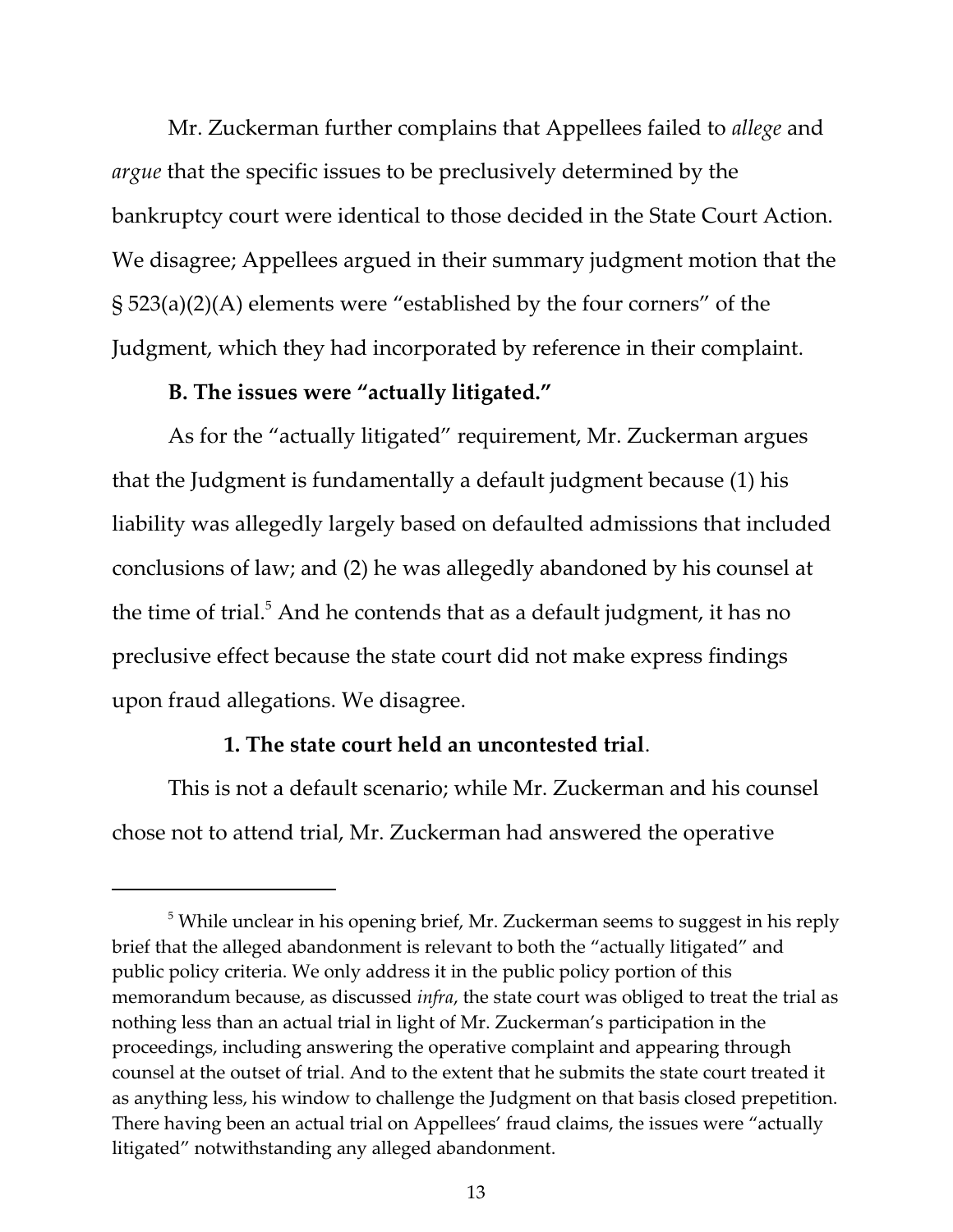complaint, participated in the litigation before trial, and received actual notice of trial and a subpoena for his attendance at trial. *See Jorge v. Mannie (In re Mannie)*, 258 B.R. 440, 445 n.3 (Bankr. N.D. Cal. 2001) ("A judgment after trial is not a default judgment simply because the defendant fails to appear at trial.").

Appellees exercised their only remedy for Mr. Zuckerman's absence–they moved the state court to proceed with the trial *in absentia* under CCP § 594 and introduced their evidence to sustain their causes of action. *See Wilson v. Goldman*, 274 Cal. App. 2d 573, 576 (1969) ("Where the defendant who has answered fails to appear for trial the plaintiff's sole remedy is to move the court to proceed with the trial and introduce whatever testimony there may be to sustain the plaintiff's cause of action." (citation and internal quotation marks omitted)). Sections 585 and 594 of the Code of Civil Procedure do not authorize the entry of default in the event a defendant does not appear at the time an action is called for hearing where an answer is on file. *Id.* Thus, the uncontested trial held by the state court was only uncontested in the sense that Mr. Zuckerman was not present to participate. *See id.* at 577 n.1. His answer was on file and was effective, and Appellees were required to prove all the essential controverted allegations of their complaint. *Id*.

Because it would have been improper for the state court to strike Mr. Zuckerman's answer and enter default, Appellees' fraud claims were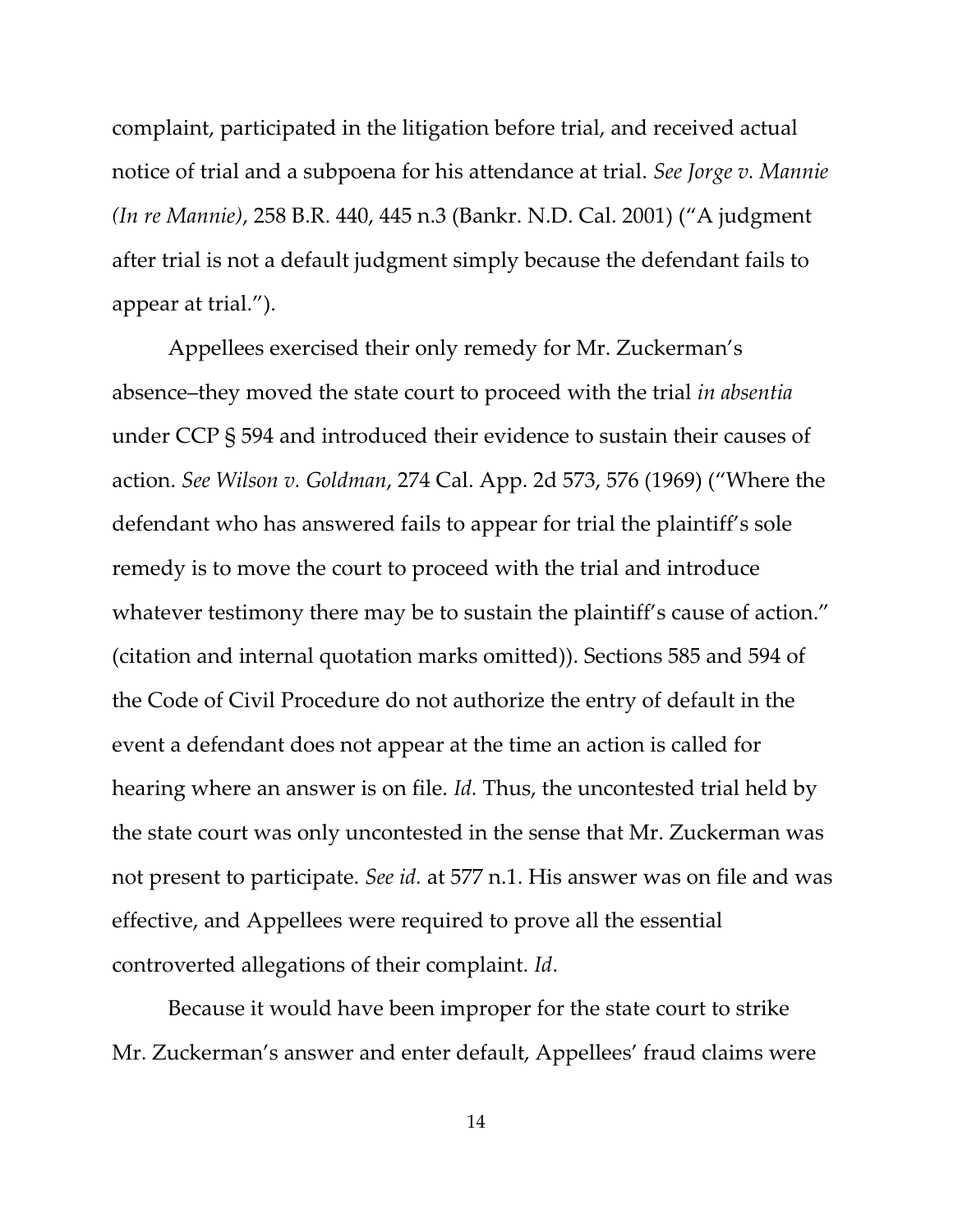necessarily "actually litigated" under CCP § 594 and must have been resolved in their favor by the Judgment. *See Thomas v. Housing Auth. of the Cty. of L.A.*, No. CV 04-6970MMMRCX, 2005 WL 6136432, at \*11 (C.D. Cal. June 3, 2005); *accord Garner v. Lehrer (In re Garner)*, 56 F.3d 677, 680 (5th Cir. 1995) (holding, with respect to a Texas judgment entered after a post-answer default and uncontested trial at which evidence was presented, that "[a]ccording to Texas law, the issues were properly raised and actually litigated; accordingly, we find they were fully and fairly litigated for collateral estoppel purposes"), *abrogation on other grounds recognized in Caton v. Trudeau (In re Caton)*, 157 F.3d 1026 (5th Cir. 1998).

### **2. The Judgment's reference to admissions is irrelevant.**

Mr. Zuckerman argues that the record raises a material question as to whether the Judgment was actually the result of an uncontested trial because it referenced his deemed admissions of certain conclusions of law and, he argues, the state court relied on such admissions in the face of insufficient evidence at trial. We reject these arguments.

As an initial matter, the bankruptcy court was not required to question how the state court reached its decision; that type of inquiry would amount to an impermissible collateral attack on the Judgment. *See Lopez v. Emerg. Serv. Restoration, Inc. (In re Lopez)*, 367 B.R. 99, 106 (9th Cir. BAP 2007) ("Under state law, a litigant may not collaterally attack a final judgment for nonjurisdictional errors."). *But see Younie v. Gonya (In re*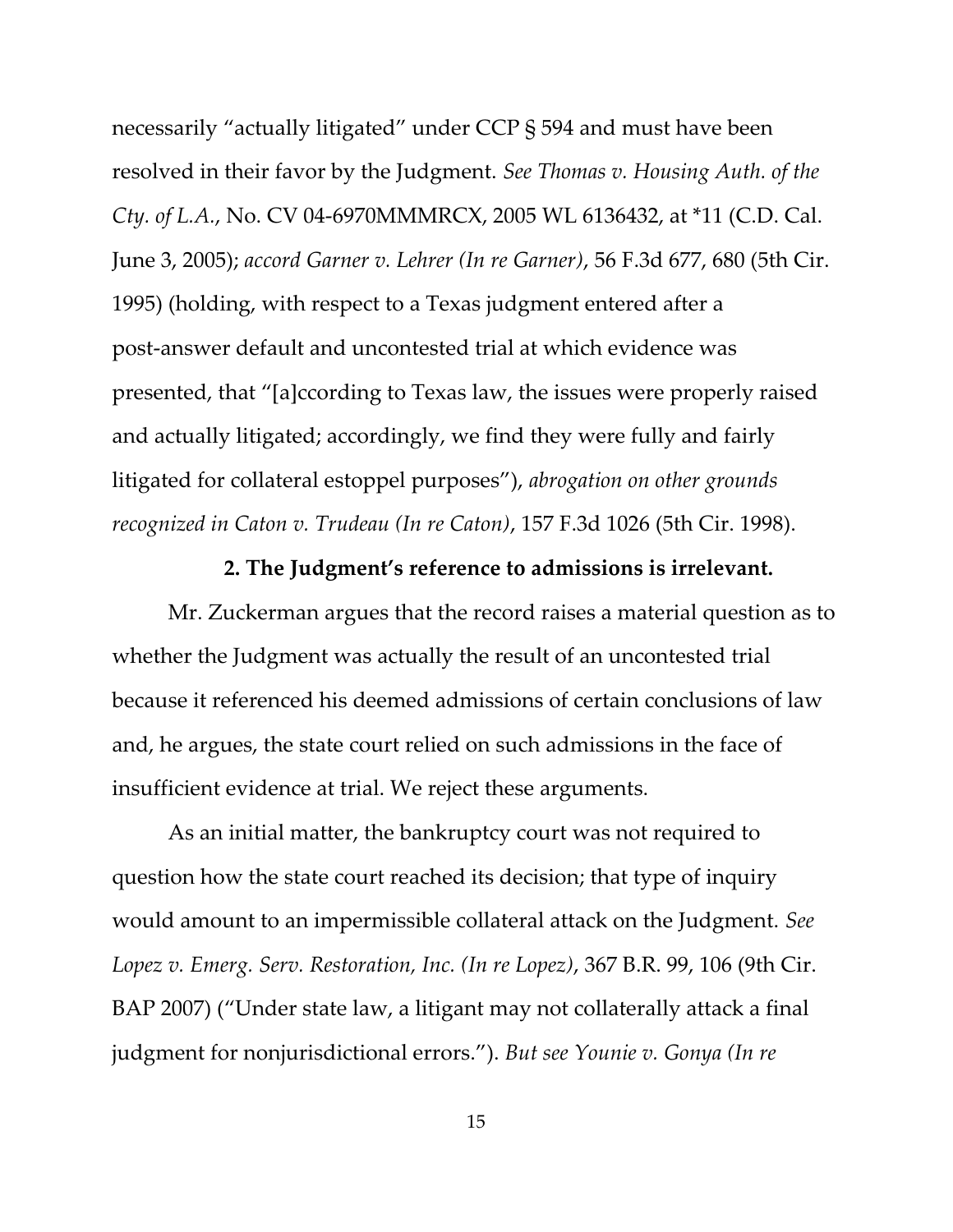*Younie)*, 211 B.R. 367, 375 (9th Cir. BAP 1997) ("A state court judgment is subject to collateral attack if the judgment was procured by extrinsic fraud."). Mr. Zuckerman squandered his opportunities to challenge the Admissions Order and Judgment in that regard—he failed to timely: (1) seek relief from the deemed admissions; (2) move for relief from judgment or a new trial; or (3) prosecute his appeal. *See* CCP §§ 473(b), 657, 659(a), and 2033.300.

Moreover, the Judgment does not make clear that all the fraud causes of action were decided on the sole basis of the deemed admissions; it merely recites that the Admissions Order deemed Mr. Zuckerman to have admitted to fraudulent intentional misrepresentation, fraudulent concealment, fraudulent promise without intent to perform, and conspiracy to defraud, all as alleged in the second amended complaint.<sup>6</sup>

Further, to the extent that the state court relied solely on admitted conclusions of law, Mr. Zuckerman provided no authority that would foreclose the application of issue preclusion on that basis under California law.<sup>7</sup> We see no reason why it would be foreclosed. California law provides

 $^6$  In his reply brief, Mr. Zuckerman untimely argues for the first time that the Judgment improperly relied on the Admissions Order because the second amended complaint was superseded by a third amended complaint. However, the latter complaint apparently contained nearly identical allegations, except that it alleged damages in dollar amounts. And again, challenges to the validity of the Judgment should have been made long ago.

 $^7$  In fact, he asserts in his reply brief that "it is unclear whether under California law admissions obtained as a result of a procedural *penalty* in a contested action (rather than a default judgment), are sufficient to satisfy the 'actually litigated' requirement."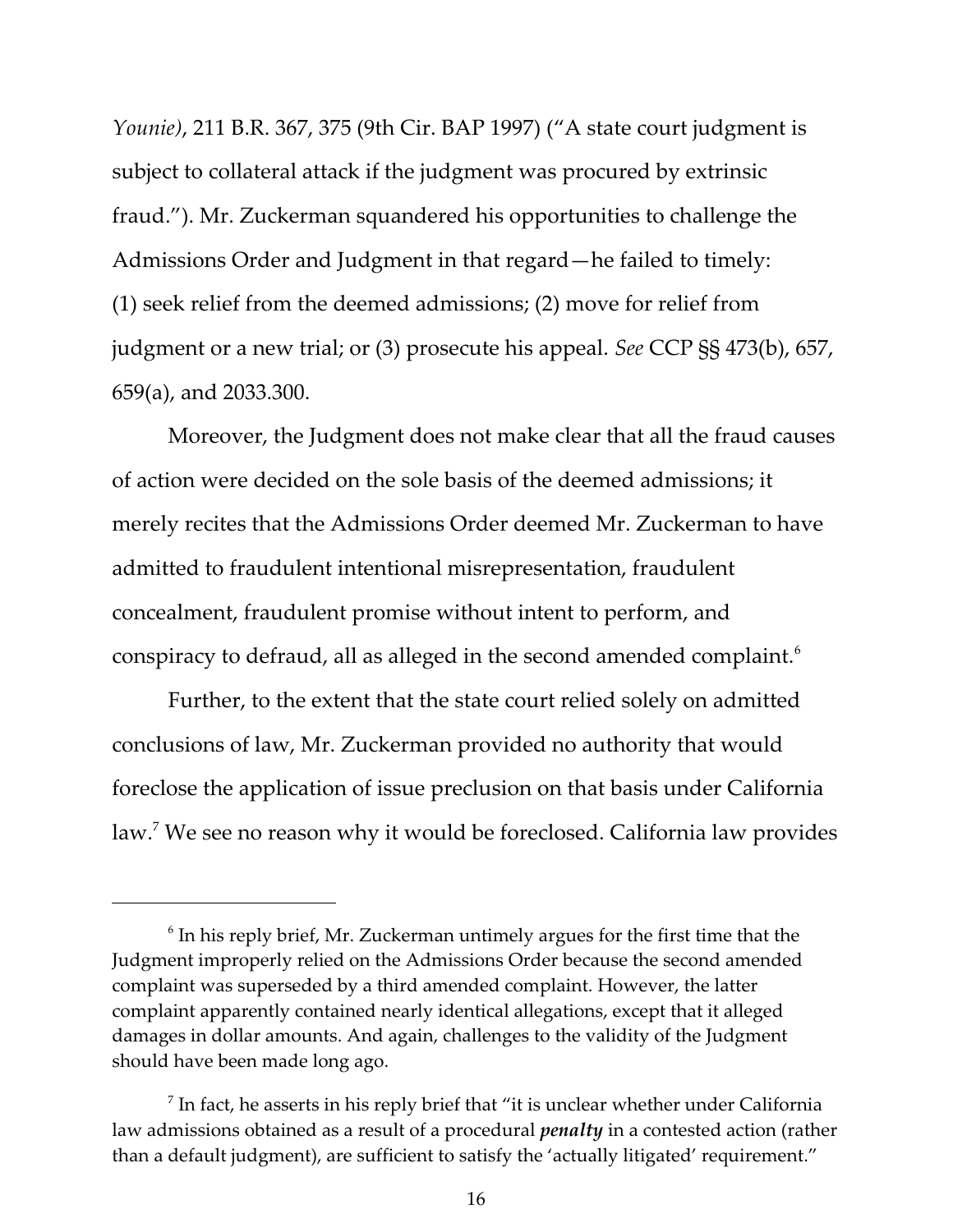that a party may, in writing, "request that any other party to the action admit . . . the truth of specified matters of fact, opinion relating to fact, or *application of law to fact*. A request for admission may relate to a matter that is *in controversy* between the parties." CCP § 2033.010 (emphasis added). Any matter so admitted "is conclusively established against the party making the admission in the pending action[.]" CCP § 2033.410(a). A judgment can be properly entered based on admitted conclusions of law. *See Wilcox v. Birtwhistle*, 21 Cal. 4th 973, 982-83 (1999) ("Parties often propound requests for admission covering the ultimate facts of the case that, if admitted, are outcome determinative. The propounding party who gets 'lucky' and receives no response then notices a motion for a deemed admitted order . . . . If the propounding party does not receive a response by the hearing . . . he 'hits the jackpot' and 'wins' an irrevocable deemed admitted order disposing of the lawsuit."); *see also Grace v. Mansourian*, 240 Cal. App. 4th 523, 528-29 (2015). And a judgment rendered based on deemed admissions can be given preclusive effect in subsequent proceedings. As explained by a California Court of Appeal in the context of a defensive application of issue preclusion,

[the defendant would] not [be] seeking to utilize the request for admissions and failure to respond [by plaintiffs], but rather it [would be] utilizing the former [judgment] establishing that [defendant] was not liable to plaintiffs. The request for admissions and failure to respond are not truly relevant to the present motion for summary adjudication of issues since there is presently no issue as to their effect. That issue was determined in a prior proceeding.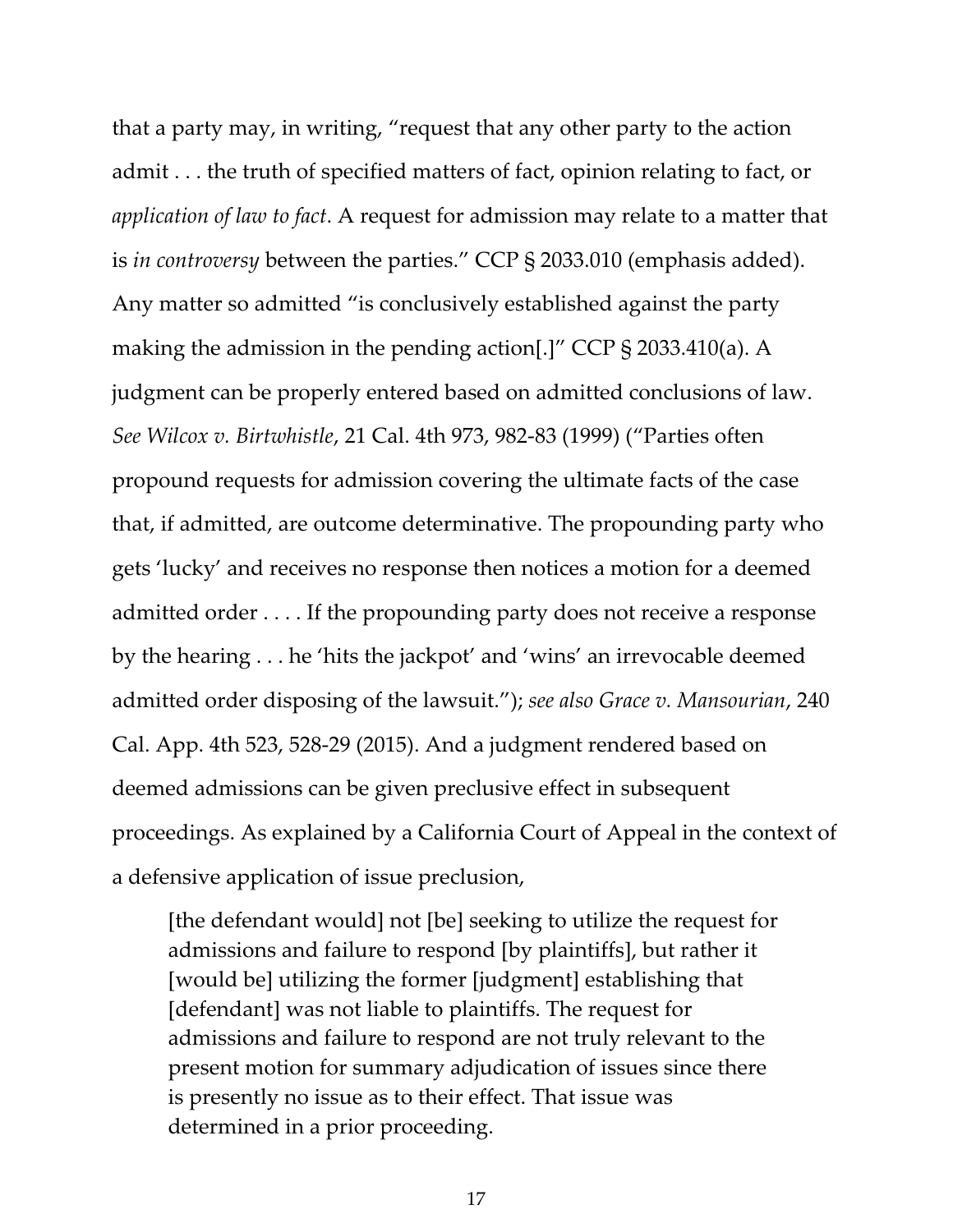*Allis-Chalmers Corp. v. Super. Ct.*, 168 Cal. App. 3d 1155, 1159 (1985). *Cf. Johnson v. W3 Inv. Partners (In re Johnson)*, BAP No. SC-17-1194-LBF, 2018 WL 1803002, at \*9 (9th Cir. BAP Apr. 16, 2018) (deemed admissions in a stipulated judgment may be given preclusive effect in a § 523(a)(2)(A) proceeding).

Mr. Zuckerman's best argument would be to analogize to federal preclusion law under which a judgment's reliance on deemed admissions is problematic if the admissions were obtained from a wholly inactive litigant. For example, in *Internal Revenue Service v. Palmer (In re Palmer)*, 207 F.3d 566 (9th Cir. 2000), the Ninth Circuit considered "whether a fraud determination by the Tax Court, which resulted from a [debtor's] failure to controvert the Commissioner's allegations of fraud and otherwise to participate in the proceedings, collaterally estop[ped him] from contesting the fraud in a subsequent bankruptcy proceeding." *Id.* at 567. The debtor had initiated proceedings to obtain a redetermination of his tax liability, and the IRS filed an answer that included affirmative allegations of tax fraud. *Id.* The debtor did nothing thereafter. He fatally failed to respond to the fraud allegations and oppose the IRS's motion for an order deeming the allegations admitted. The Tax Court granted the IRS's motion. The IRS then moved for summary judgment, which the debtor also failed to oppose. The Tax Court granted summary judgment and found that the debtor had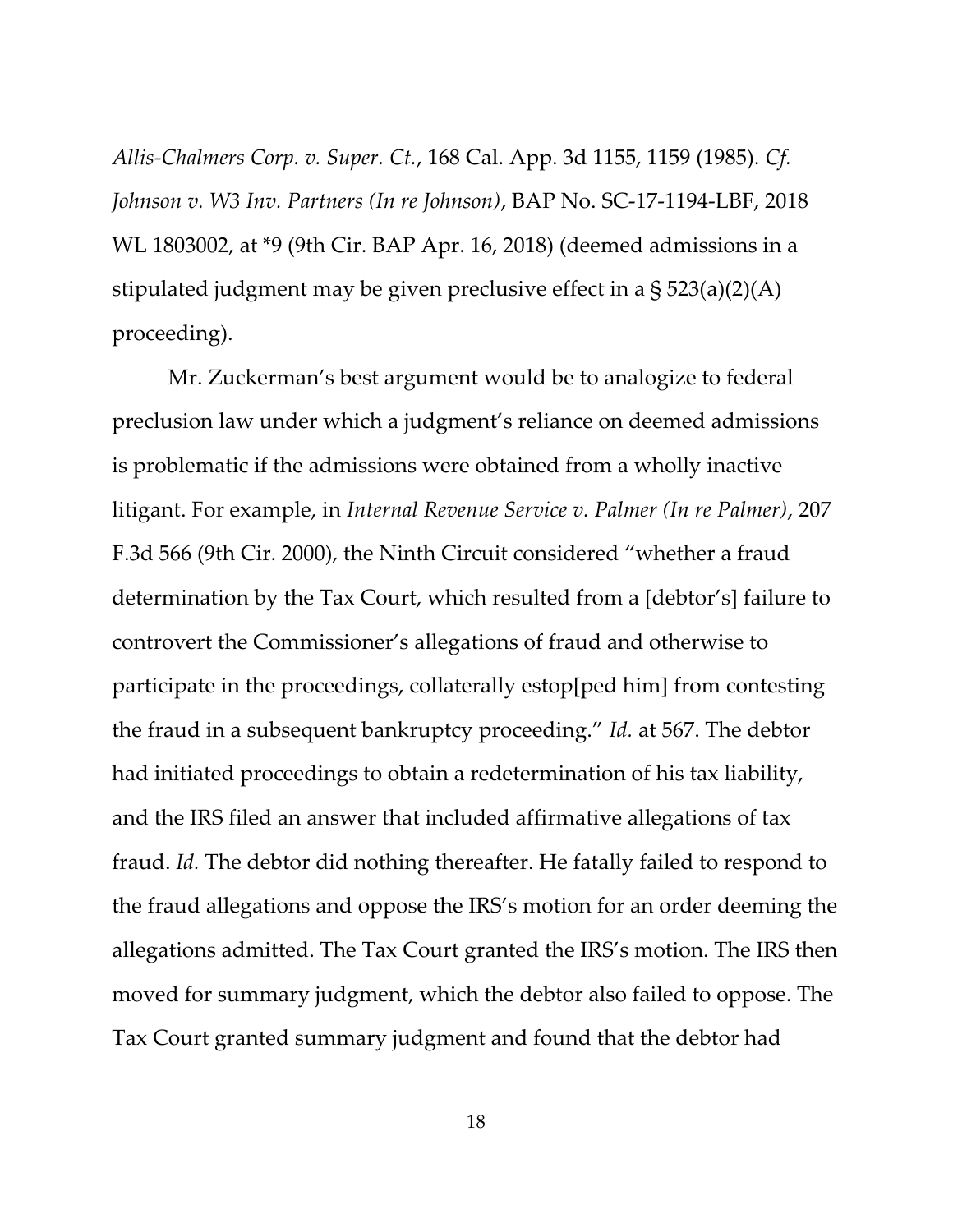engaged in tax fraud based on the deemed admissions. When the debtor subsequently sought to discharge his income tax debts in bankruptcy, the IRS asserted issue preclusion as a bar. The Ninth Circuit concluded that issue preclusion was not available because the debtor's "'deemed admissions' came at too incipient a stage of litigation that he had abandoned at the outset to permit a conclusion that the fraud issue was 'actually litigated.'" *Id.* at 568.

But in this case, Mr. Zuckerman did not abandon the State Court Action. He participated in the litigation by filing an answer with affirmative defenses, a cross-complaint, demurrers, and other motions, and by appearing telephonically or through counsel at case conferences and at the commencement of trial. Therefore, his failure to contest the discovery sanctions motion, to seek to set aside the deemed admissions, and to personally appear at trial should not impact the preclusive effect of the Judgment. *See Thomas*, 2005 WL 6136432, at \*12 n.39.

#### **3. The "express findings" rule is inapplicable.**

Mr. Zuckerman also argues that issue preclusion cannot be applied because the state court failed to make "express findings" as to each element necessary under § 523(a)(2)(A). Issues are "actually litigated" in a *default* judgment scenario only where either (1) the record shows an express finding upon an allegation for which preclusion is sought; *or* (2) the court in the prior proceeding necessarily decided the issue. *See Baldwin v.*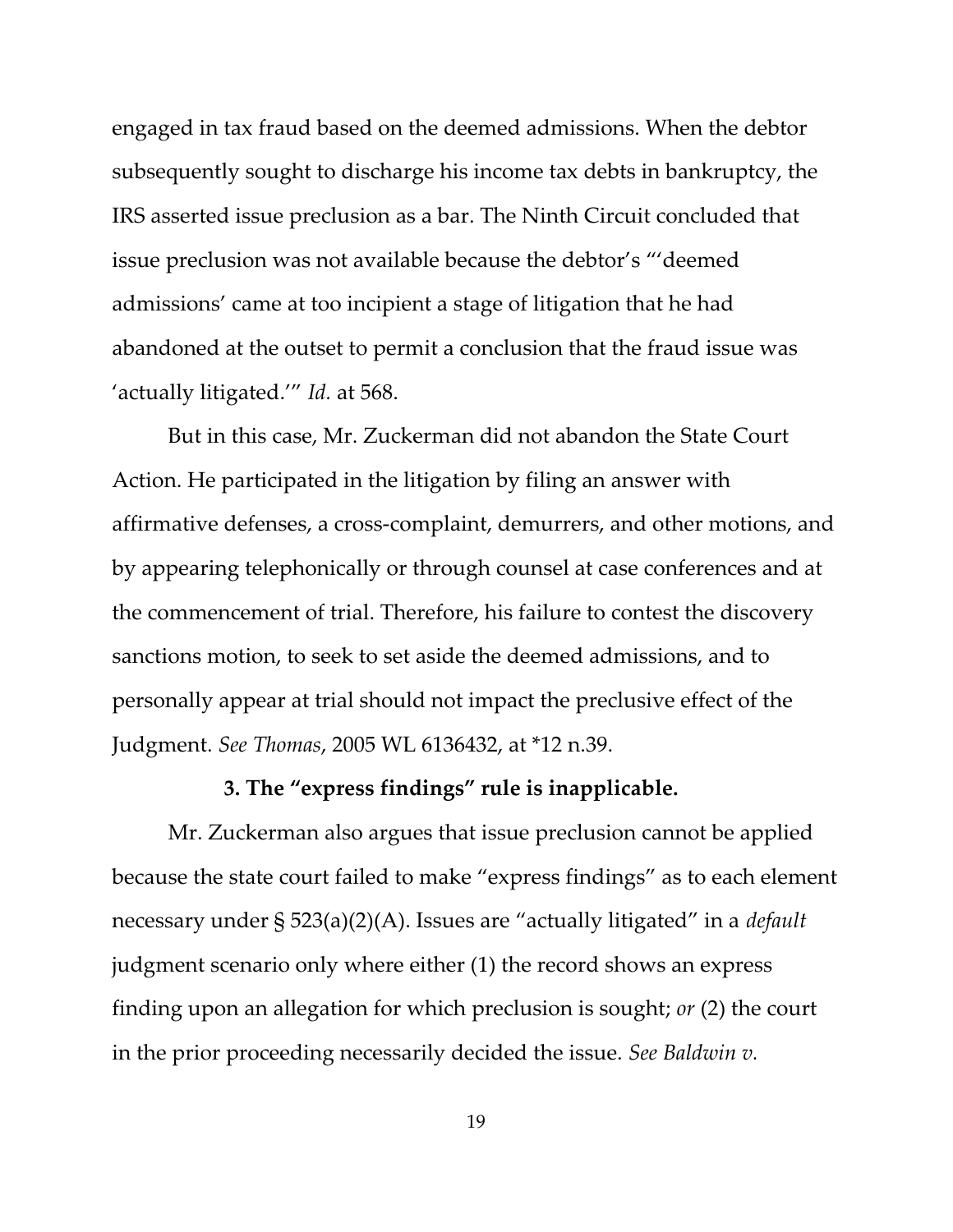*Kilpatrick (In re Baldwin)*, 249 F.3d 912, 919 (9th Cir. 2001). This "express findings" doctrine is inapplicable; the Judgment is not a default judgment.

## **C. The issues were "necessarily decided."**

Even if it were a default judgment, we need not address the sufficiency of the state court's findings because it necessarily decided the issues. *Id.* The Judgment provides at several places that Mr. Zuckerman is liable for fraud and awarded punitive damages. The Judgment "necessarily included a determination of all of the facts required for actual fraud under California law." *In re Younie*, 211 B.R. at 374.

Because the identical issues were actually litigated and necessarily decided, we conclude that the bankruptcy court did not err in determining issue preclusion was available.

## **D. Applying preclusion does not contravene public policy.**

Neither did the bankruptcy court abuse its discretion in applying issue preclusion. "[T]hree fundamental policies . . . support the application of issue preclusion in appropriate cases: 'preservation of the integrity of the judicial system, promotion of judicial economy, and protection of litigants from harassment by vexatious litigation.'" *Bouzaglou v. Haworth (In re Bouzaglou)*, BAP No. CC-17-1253-SKuF, 2018 WL 4062299, at \*8 (9th Cir. BAP Aug. 13, 2018) (quoting *Lucido*, 51 Cal. 3d at 343). "[T]he trial court's decision to apply issue preclusion ultimately is a matter of discretion, which turns on whether its application is consistent with these policies." *Id.*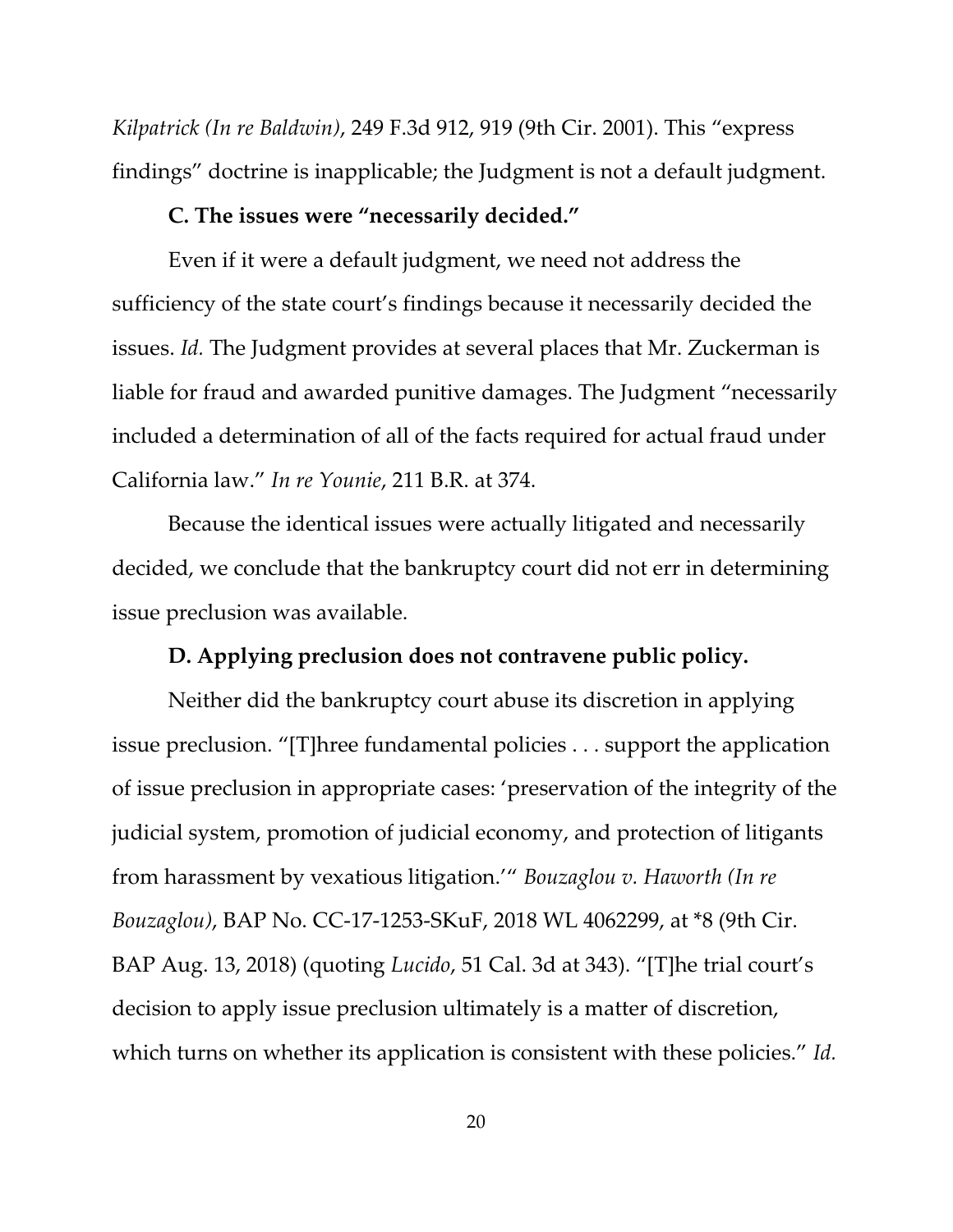Mr. Zuckerman asserts that the bankruptcy court's application of issue preclusion contravened public policy because his attorney "abandoned" him at trial. And he urges (for the first time in his reply brief) that due process militates against giving preclusive effect to the Judgment due to the "abandonment." But "[d]ue process demands only that litigants have the *opportunity* to be heard, not that they avail themselves of that opportunity. The due process rights to notice and hearing prior to a civil judgment are subject to waiver."*Garamendi v. Golden Eagle Ins. Co.*, 116 Cal. App. 4th 694, 706 n.4 (2004) (citation and internal quotation marks omitted).

Here, the record suggests that Mr. Zuckerman was aware of Mr. Garcia's strategy at trial (*i.e.*, to move for a case stay or dismissal) and chose to gamble that Mr. Garcia would prevail, obviating his obligation to attend trial. But he lost that bet. The court stated that it believed Mr. Garcia's exit was a "tactical maneuver, which he may have discussed or not discussed with Mr. Zuckerman, to confound the court proceedings for whatever reason they might have." Such maneuvering was consistent with Messrs. Zuckerman and Garcia's prior delay tactics.

Based on this record, the bankruptcy court correctly noted that [e]ven if [Mr. Zuckerman] was unaware that Mr. Garcia would move to withdraw at the time, there was a risk that trial would proceed, yet [he] decided not to appear. Disregarding a judgment on this basis would improperly encourage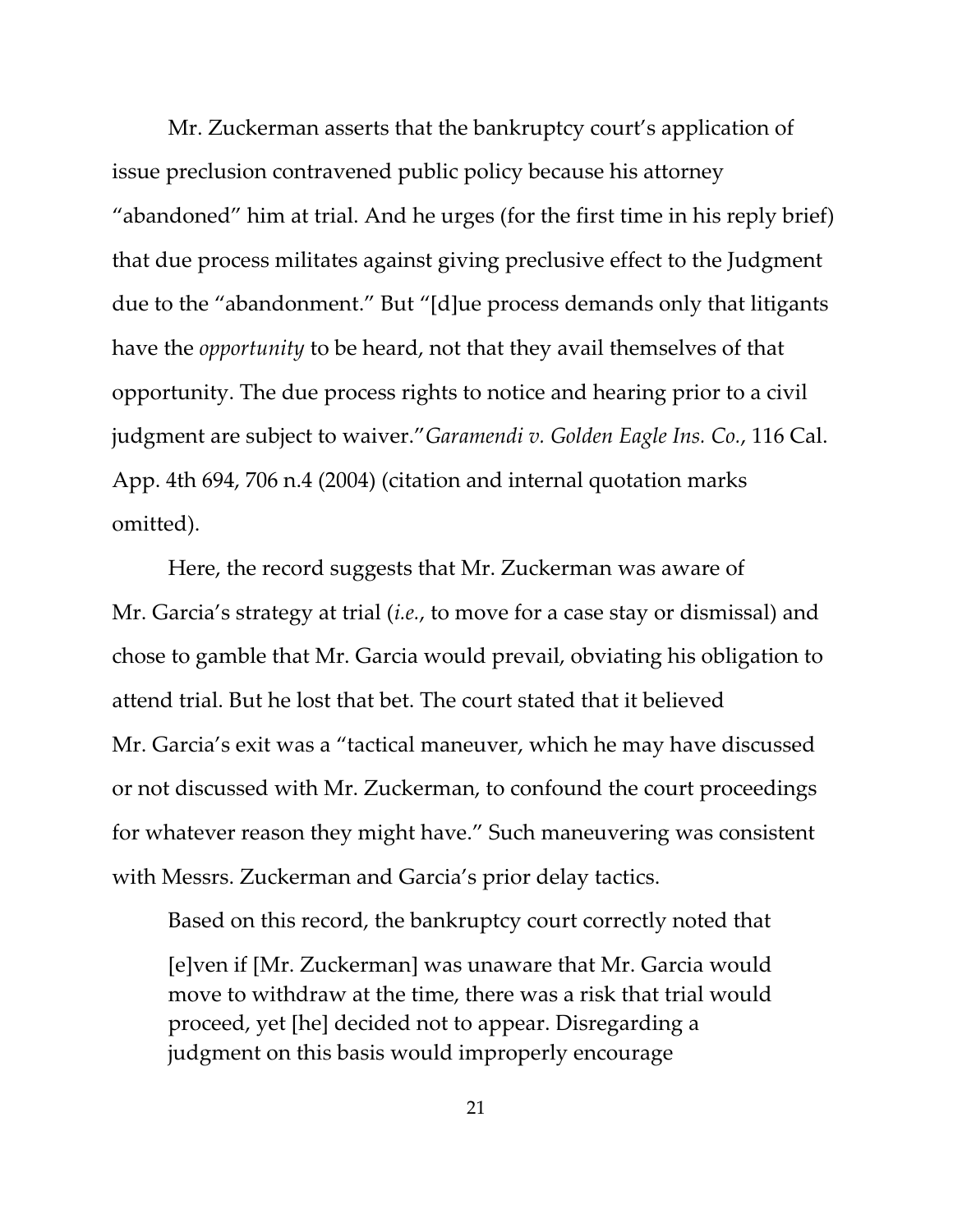defendants not to appear at trial and subsequently to attack the judgment on the basis that they did not have an opportunity to litigate their defense.

Thus, applying issue preclusion preserved the integrity of the judicial system and did not violate Mr. Zuckerman's due process rights. He has, at best, a potential malpractice claim against Mr. Garcia. *See Las Vegas Land & Dev. Co., LLC v. Wilkie Way, LLC*, 219 Cal. App. 4th 1086, 1093 (2013).

Further, Appellees would be prejudiced if they were required to retry the issues after litigating the State Court Action for seven years. Moreover, the integrity of the judicial system depends on federal courts giving full faith and credit to state court judgments. It would be a waste of judicial resources for the bankruptcy court to conduct yet another trial.

For all these reasons, the bankruptcy court did not abuse its discretion in applying issue preclusion to the Judgment.

## **E. Summary judgment in favor of all Appellees was proper.**

Mr. Zuckerman claims that the bankruptcy court erred in granting summary judgment in favor of fourteen of the Appellees ("14 Appellees") who allegedly either were dismissed from the State Court Action or assigned their claims to Richard Abel—a plaintiff in a separate nondischargeability action against Mr. Zuckerman. In opposing summary judgment, Mr. Zuckerman first argued that judgment was not proper as to the 14 Appellees on the alleged basis that they had been dismissed from the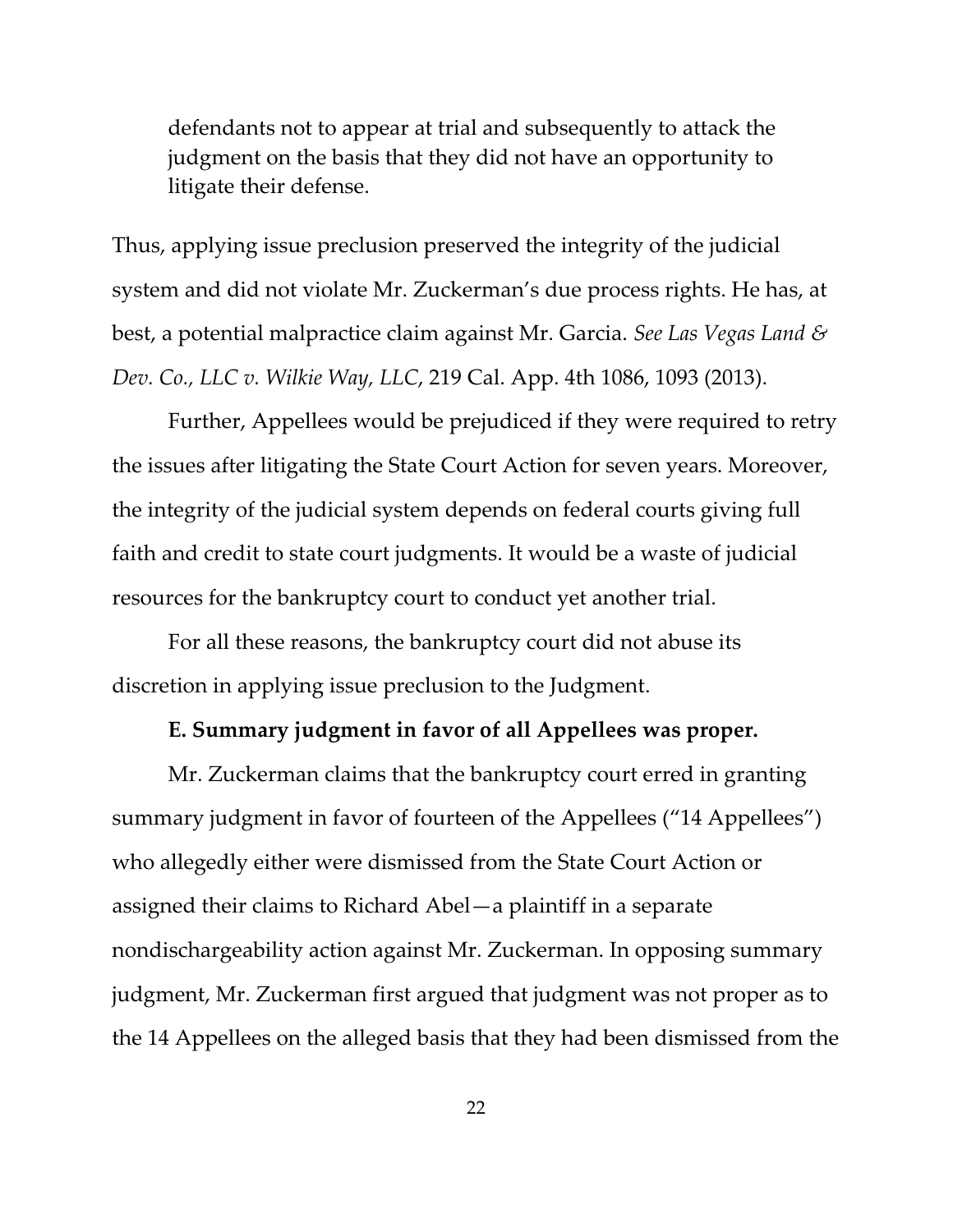State Court Action prior to entry of the Judgment. But the record before the bankruptcy court did not support his argument.<sup>8</sup> The record merely consisted of: (1) the 14 Appellees' 2012 *request* for voluntary dismissal; and (2) the state court's 2014 order denying Mr. Zuckerman's demurrer in which it noted that certain *unnamed* plaintiffs had transferred their claims to Mr. Abel, but that the assignments had no effect on the viability of such claims as held by Mr. Abel.

Mr. Abel proffered the only evidence regarding potential assignments or dismissals. The bankruptcy court ruled much of this evidence inadmissible. And to the extent admissible, the evidence predated the Judgment. It was not improper for the bankruptcy court to rely on the face of the Judgment, which unequivocally determined Mr. Zuckerman liable to the 14 Appellees for fraud. Mr. Abel, who is not a party to this appeal but who has timely filed his own nondischargeability action, must seek relief before the state court to address any mistake he perceives in the Judgment regarding assigned claims. The dispute regarding who owns the claims is between the 14 Appellees and Mr. Abel, not Mr. Zuckerman.

### **F. Mr. Zuckerman's request to file a supplemental brief is denied.**

After oral argument, Mr. Zuckerman filed a request to file a supplemental brief. Rule 8014(f) governs such a request. We deny the

 $^8$  Mr. Zuckerman had ample time to proffer evidence in support of his argument; the court continued the hearing for that purpose.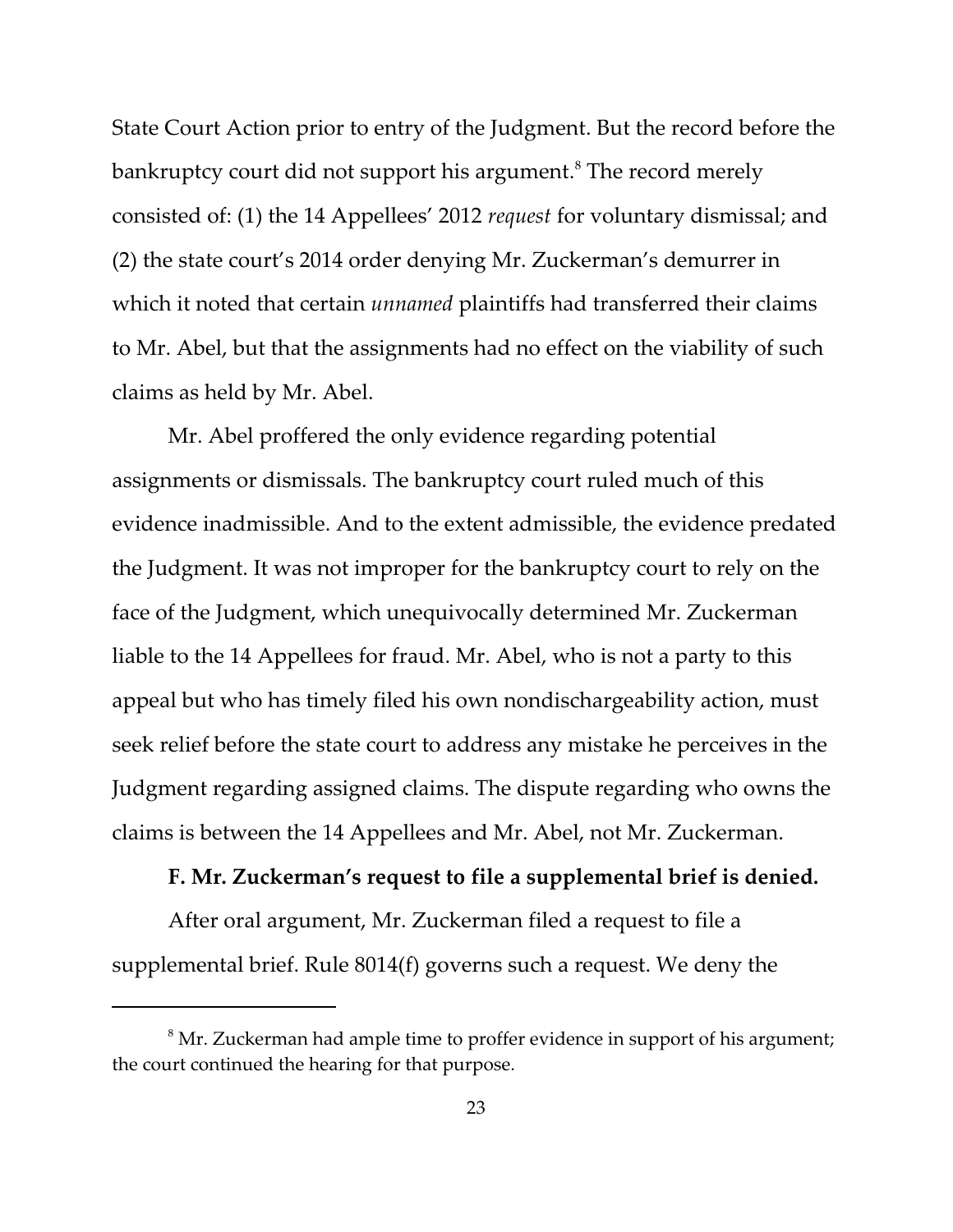request because we did not ask for supplemental briefing, the request does not meet the requirements of Rule 8014(f), and the supplemental brief does not bring any new legal authority to the attention of the Panel.

Even if we were to consider the briefing, it would not change any of the conclusions that we have reached in this memorandum. In the briefing, Mr. Zuckerman implores us to conclude that the bankruptcy court erred in giving the Judgment preclusive effect because Appellees did not include in their summary judgment motion their state court complaint upon which the Judgment was entered. He argues that by omitting the complaint from the summary judgment papers, Appellees failed to meet their burden to show that there was no genuine issue that the state court found Mr. Zuckerman liable for actual fraud as opposed to some other type of fraud that may not require proof of the same elements as  $\S 523(a)(2)(A)$ fraud. We disagree.

As the moving party, Appellees bore the initial burden of production as to each material fact upon which they had the burden of persuasion at trial; their showing must have been sufficient for the bankruptcy court to hold that no reasonable trier of fact could find other than for them. *See Anderson*, 477 U.S. at 248. They met this burden by introducing a 14-page Judgment that contained detailed findings that Mr. Zuckerman was liable for intentional misrepresentation, concealment (fraud), promises without intent to perform, conspiracy to defraud, and elder abuse and that awarded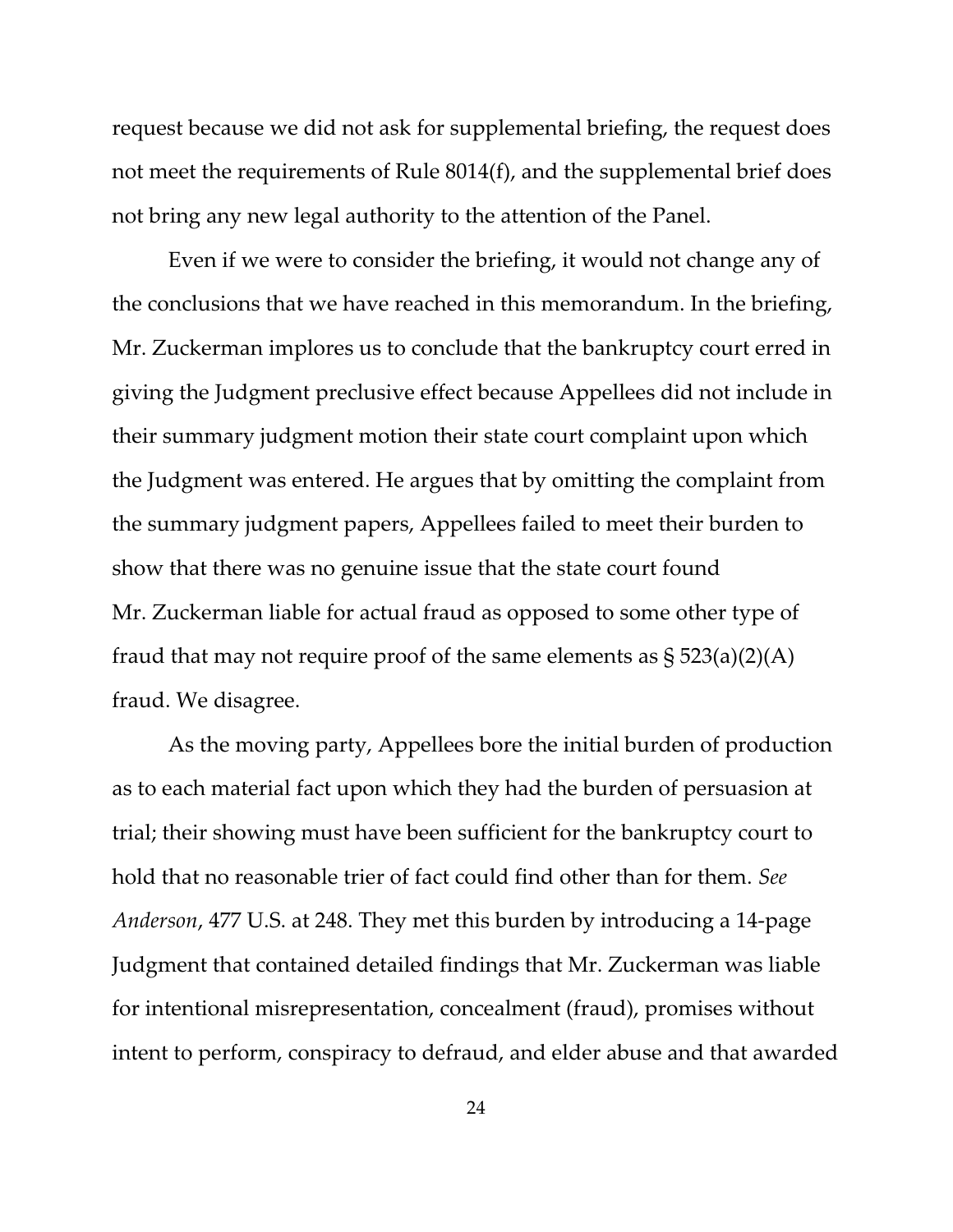Appellees compensatory and California Civil Code § 3294 punitive damages for such fraud.

Where, as here, "the moving party has carried its burden under Civil Rule 56(c), its opponent must do more than simply show that there is some metaphysical doubt as to the material facts." *Matsushita Elec. Indus. Co., Ltd. v. Zenith Radio Corp*., 475 U.S. 574, 586 (1986). "The mere existence of a scintilla of evidence . . . will be insufficient; there must be evidence on which the jury could reasonably find for [the opposing party]." *Anderson,* 477 U.S. at 252. The opposing party cannot "rest upon the mere allegations or denials of [its] pleading but must instead produce evidence that sets forth specific facts showing that there is a genuine issue for trial." *Estate of Tucker ex rel. Tucker v. Interscope Records, Inc.*, 515 F.3d 1019, 1030 (9th Cir. 2008) (internal citation and quotation marks omitted). And inferences are not drawn out of thin air; the opposing party must produce a factual predicate from which the inference may be drawn. *Richards v. Nielsen Freight Lines*, 602 F. Supp. 1224, 1244-45 (E.D. Cal. 1985), *aff'd*, 810 F.2d 898, 902 (9th Cir. 1987).

Here, Mr. Zuckerman inadequately opined that the fraud determined in the Judgment *could have been* based on constructive fraud, vicarious liability/alter ego, or joint venture/agency without providing any evidence that the Judgment *was* for anything other than actual fraud. If Appellees in fact had pleaded a species of fraud other than actual fraud in their